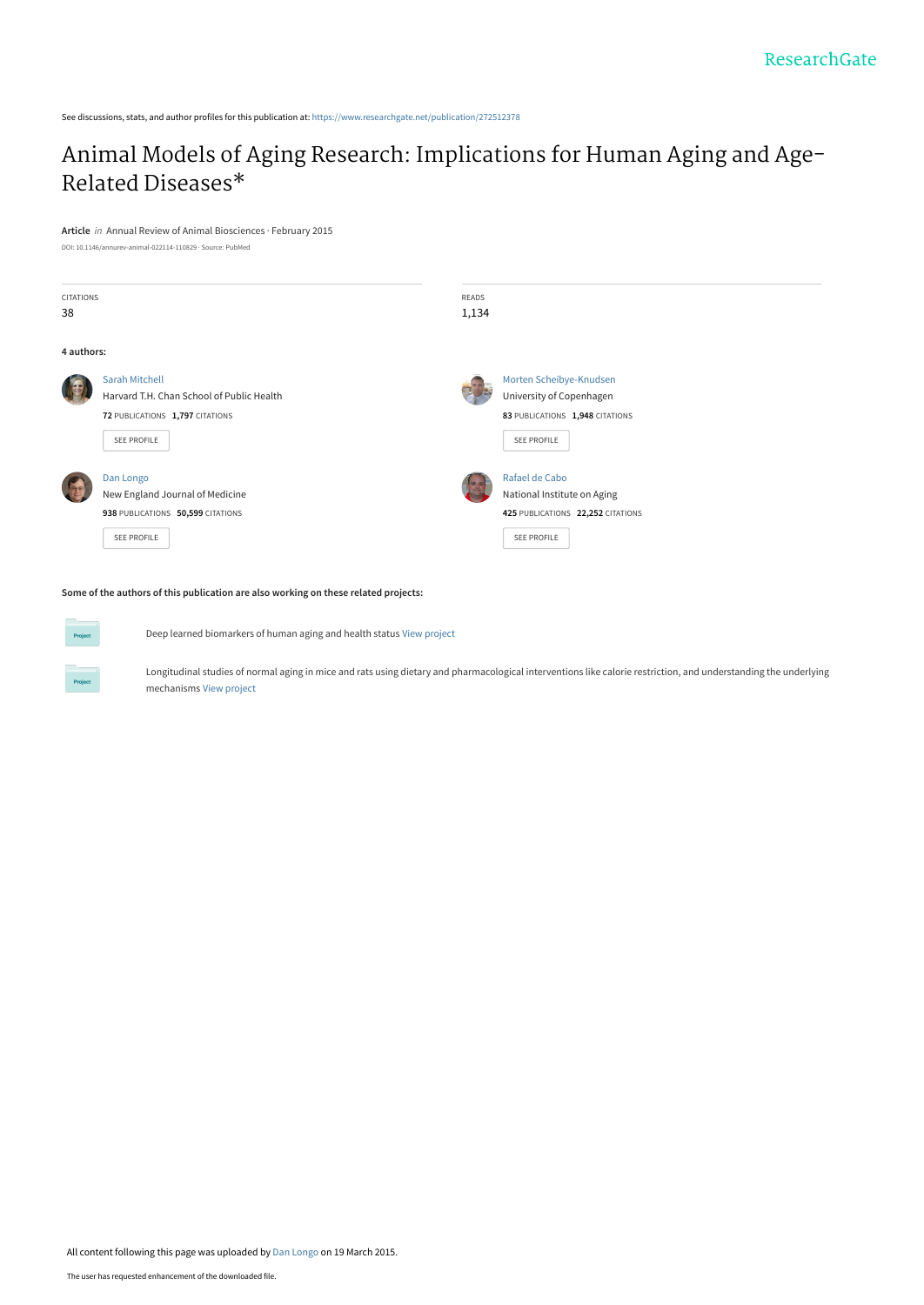### **ANNUAL Further**

Click here for quick links to Annual Reviews content online, including:

- Other articles in this volume
- Top cited articles
- Top downloaded articles
- Our comprehensive search

## Animal Models of Aging Research: Implications for Human Aging and Age-Related Diseases

### Sarah J. Mitchell,  $1, \dagger$  Morten Scheibye-Knudsen,  $2, \dagger$ Dan L. Longo,<sup>3</sup> and Rafael de Cabo<sup>1</sup>

<sup>1</sup>Translational Gerontology Branch, <sup>2</sup>Laboratory of Molecular Gerontology, and <sup>3</sup>Laboratory of Genetics, National Institute on Aging, National Institutes of Health, Baltimore, Maryland 21224; email: [sarah.mitchell@nih.gov;](mailto:sarah.mitchell@nih.gov) [scheibyem@mail.nih.gov;](mailto:scheibyem@mail.nih.gov) [longod@grc.nia.nih.gov](mailto:longod@grc.nia.nih.gov); [decabora@grc.nia.nih.gov](mailto:decabora@grc.nia.nih.gov)

Annu. Rev. Anim. Biosci. 2015. 3:283–303

The Annual Review of Animal Biosciences is online at<animal.annualreviews.org>

This article's doi: 10.1146/annurev-animal-022114-110829

This is a work of the U.S. Government and is not subject to copyright protection in the United States.

† Authors contributed equally to this work.

#### Keywords

aging, animal models, rodents, nonhuman primates

#### Abstract

Aging is characterized by an increasing morbidity and functional decline that eventually results in the death of an organism. Aging is the largest risk factor for numerous human diseases, and understanding the aging process may thereby facilitate the development of new treatments for age-associated diseases. The use of humans in aging research is complicated by many factors, including ethical issues; environmental and social factors; and perhaps most importantly, their long natural life span. Although cellular models of human disease provide valuable mechanistic information, they are limited in that they may not replicate the in vivo biology. Almost all organisms age, and thus animal models can be useful for studying aging. Herein, we review some of the major models currently used in aging research and discuss their benefits and pitfalls, including interventions known to extend life span and health span. Finally, we conclude by discussing the future of animal models in aging research.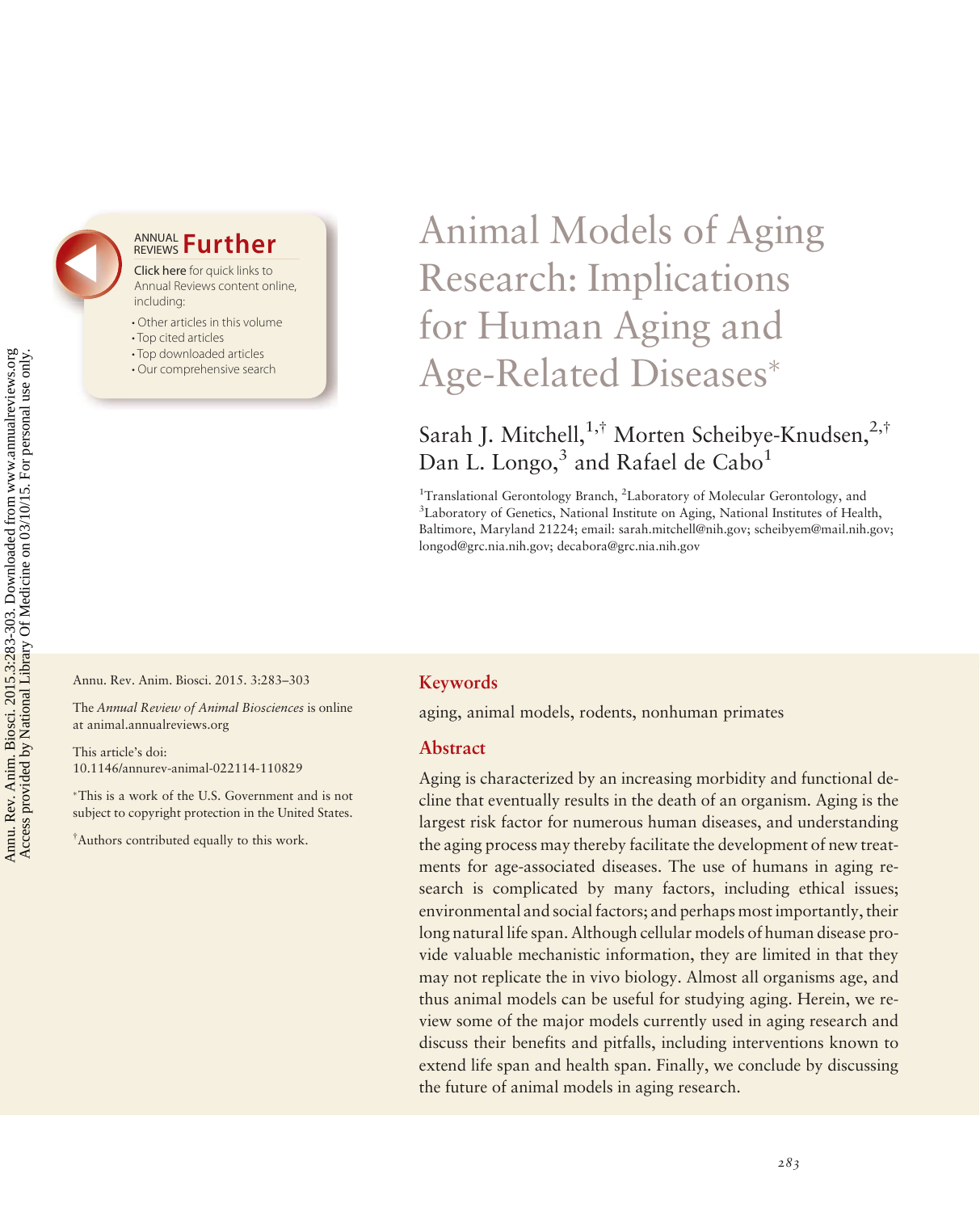#### INTRODUCTION

The aging process is associated with a time-dependent progressive increase in disease susceptibility. Almost all known organisms age, and although the maximum life span differs between organisms, the shape of the curve, often considered representative of the health of the organism, is remarkably consistent across species (Figure 1). In the human context, aging is becoming an increasing socioeconomic problem for countries around the world. By the end of the twenty-first century, the percentage of the population aged above 65 is projected to increase from approximately 7% to more than 20% worldwide (<http://esa.un.org/wpp/>). Further adding to this aging epidemic, the older population, and indeed the population in general, is becoming increasingly unhealthy independent of a slight increase in life span over the past decades (1). Further, at least 80% of health care costs are accrued after a person turns 45 years of age (2). It is thus clear that society is facing an enormous economic challenge in the decades to come, and investigating interventions that ensure healthy aging is becoming increasingly important.

In the past decades, research into the underlying causes of aging has led to remarkable breakthroughs, not only in the understanding of mechanisms of aging but also in interventions that may increase life span and, more importantly, health span. Model organisms have been at the forefront of this research and have yielded a wealth of information, allowing us to find conserved pathways that may also regulate human aging.

One of the most successful examples was the initial discovery that inhibition of the target of rapamycin (mTOR) pathway increases life span in yeast, nematodes, and flies, with later work demonstrating these life-extending properties appear to be conserved in vertebrates (3–7). This led to the discovery that rapamycin (named for its discovery on Easter Island, Rapa Nui), an inhibitor of mTOR, may be able to ameliorate aspects of the accelerated aging diseases Hutchinson-Gilford progeria and Cockayne syndrome (8, 9), as well as extending life span in mice (3, 10). Another



The universality of aging. Theoretical life-span curves depicting the similarity in the aging process across model organisms relative to humans. Despite the differences in life span, the shape of the curve, often considered a measure of the health (or health span) of the organism, is similar.

Figure 1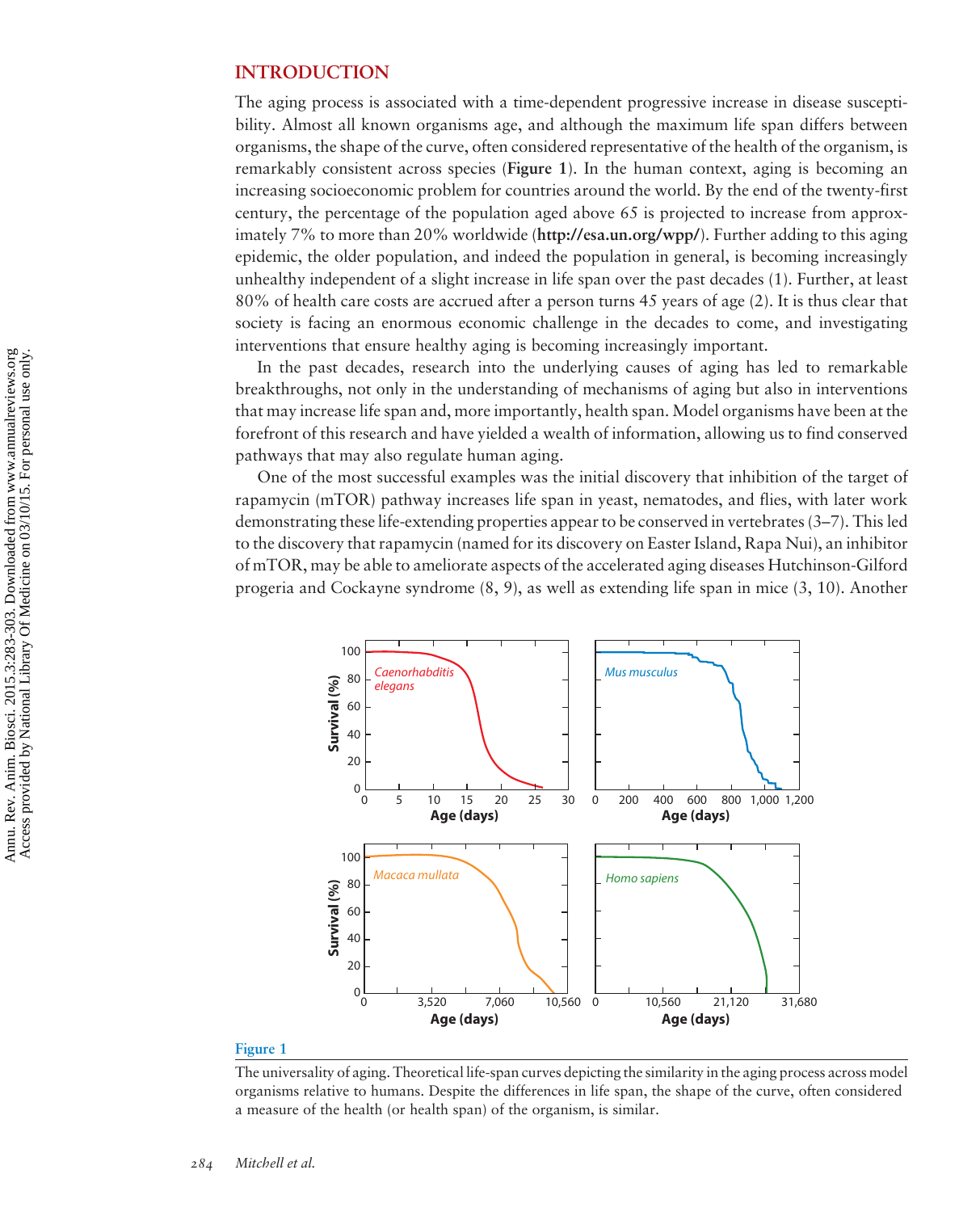famous, but controversial, discovery underscoring the use of model organisms was the finding that overexpression of the sirtuin Sir2 in yeast, nematodes, and flies leads to life-span extension (11–13). The implication of Sir2 in aging across several species led to the identification of the small molecule resveratrol, which was able to activate Sir2 as well as the mammalian homolog SIRT1 (14). Later, resveratrol was found to extend the life span of mice fed a high-fat diet, as well as having beneficial effects in nonhuman primates (NHPs) fed a high-sugar, high-fat diet (15–18). Compounds with higher specificity and potency as SIRT1 activators were later synthesized, and two of these, SRT1720 and SRT2104, have been shown to extend the life span of mice fed a standard diet (19, 20). These animal studies have led to the initiation of several clinical trials using SIRT1 activators in humans ([http://www.clinicaltrials.gov/ct2/results?term](http://www.clinicaltrials.gov/ct2/results?term=resveratrol&Search=Search)=[resveratrol&Search](http://www.clinicaltrials.gov/ct2/results?term=resveratrol&Search=Search)=[Search](http://www.clinicaltrials.gov/ct2/results?term=resveratrol&Search=Search)).

Model organisms continue to form the basis of aging research, as ethical issues, long natural life span, environmental influences, genetic heterogeneity, and various other limiting factors complicate use of human subjects in aging research (<http://www.afar.org>). But how do we assess the ability of an intervention to improve both the health and longevity of an organism? Great strides have been made since the pivotal reports of McCay describing the life-span extension of rats on caloric restriction (CR) in the early twentieth century (21). A host of more sophisticated assessments of health span and life span are now available (Figure 2). Nevertheless, we must still consider the limitations of these models to accurately reflect human aging. In this review, we attempt to describe vertebrate animal models that have been used to study aging and age-related diseases, as well as suggest future directions for this research.



#### Figure 2

Testing interventions for longitudinal studies. Longitudinal assessments every three to six months on at least  $n = 10$  animals per intervention are performed on animals across their life span to assess health span. Abbreviations: LPS, lipopolysaccharide; MWM,Morris water maze; PK, pharmacokinetic.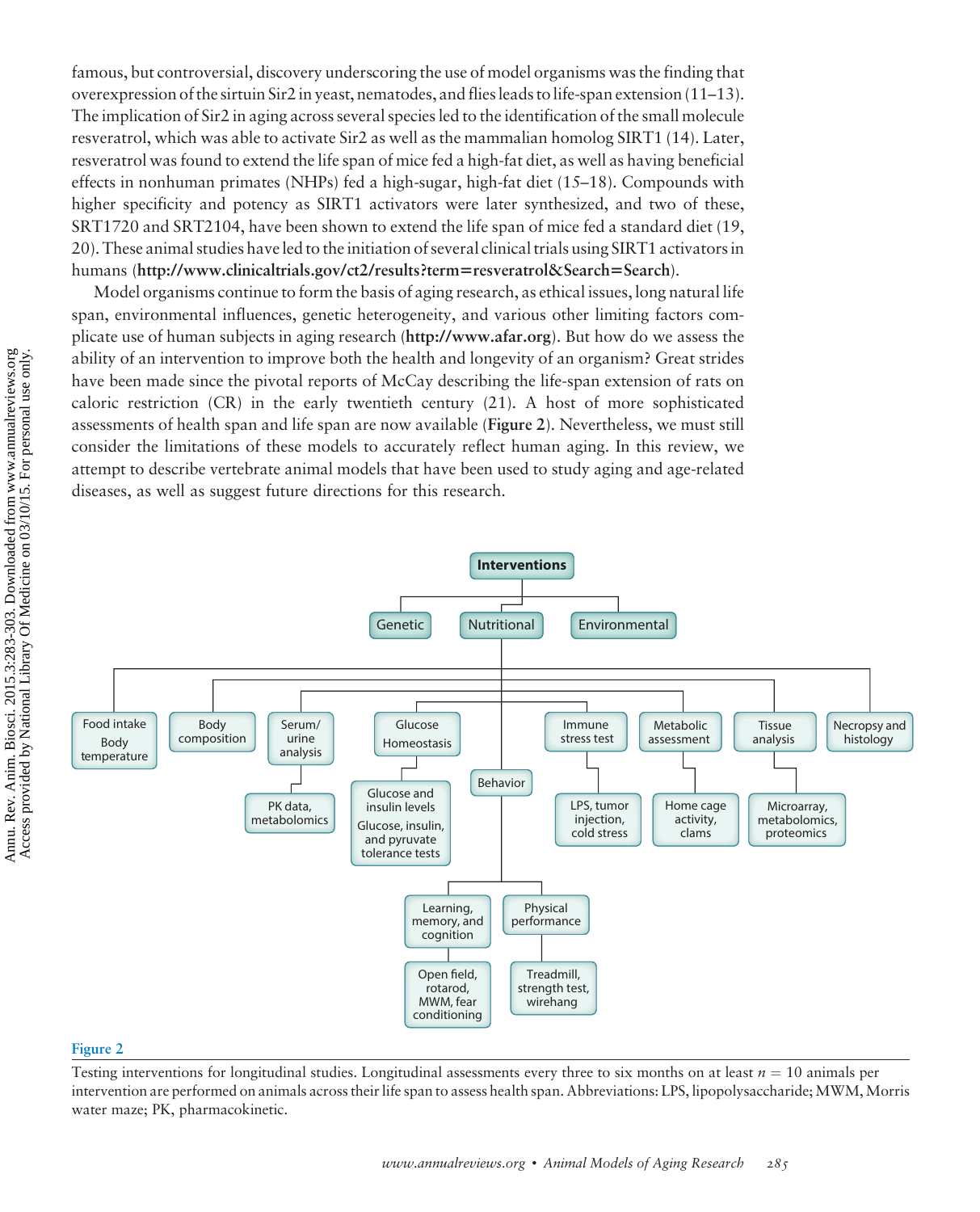#### RODENT MODELS OF AGING

The laboratory mouse and rat are common models for the study of aging and age-related diseases. The wealth of background knowledge, convenience of use, capacity to regulate environmental factors, genetic manipulability, and expense have led to an explosion of aging-related research focused on these models. Furthermore, their short life span relative to humans makes them easier to study than long-lived animals. Indeed, rodents paved the way for both dietary and genetic interventions in aging, as best illustrated by the discovery that CR extends rodent life span, as well as the finding that mutations in certain genes are associated with longevity. In the following sections, we discuss these common aging models, including their possible limitations.

#### Mouse Models

Inbred mice. Inbred mice have been the most extensively used strains for the study of aging and age-related diseases to date. This method of breeding between relatives (usually a brother and sister) increases the genetic similarity between the offspring; thus, differences between animals of the same genetic strain can be attributed to environmental or treatment effects. The idea is to minimize other factors that may affect an outcome or complicate interpretation of a study. Although inbred strains have had considerable use in the study of aging, the major concern surrounding their use is that some commonly used strains show only a limited range of pathology. For example, C57BL/6 mice, upon which 70% of published animal studies have relied, show high prevalence of lymphoma and increased susceptibility to metabolic dysregulation (22). But whether one strain is more appropriate than another remains contentious. In particular, the assessment of health span in inbred mice can be confounded owing to premature vision or hearing loss compared with other inbred strains (23). Furthermore, differences in reported mean life span can vary up to 20% depending on the strain and sex of the mouse, despite the same genetic background and environment (24, 25). The power of inbreeding is remarkable given its capacity to minimize genetic variability; however, conclusions must be interpreted with caution, as data from a single inbred strain may not be representative of the species as a whole. Further, the resulting genetic uniformity of inbred strains is not representative of the human population.

With this in mind, the body of information surrounding the development, reproduction, physiology, behavior, and genetics of these mice is vast. The Mouse Phenome Project conducted by the Jackson Laboratories is an in-depth study of the physiology and life span of 31 genetically diverse inbred mouse strains (<http://phenome.jax.org/>). Launched in 2001, the Mouse Phenome Database (MPD) is the data coordination center for the international Mouse Phenome Project. The MPD integrates quantitative phenotype, gene expression, and genotype data into a common annotated framework to facilitate query and analysis (26). With more than 3,500 phenotype measurements or traits relevant to human health, including cancer, aging, cardiovascular disorders, obesity, infectious disease susceptibility, blood disorders, neurosensory disorders, drug addiction, and toxicity, the MPD represents an important resource for the study of aging biology and its relevance to human disease.

Outbred and F1 mice. Outbred and F1 mice are generally used for the same reason: hybrid vigor, with long life spans, high disease resistance, early fertility, large and frequent litters, rapid growth, and large size. However, unlike F1 hybrids, outbred mice are genetically undefined. This brings an advantage, as they can be considered to be more representative of the human population; however, it represents an obstacle when assessing the benefits of an intervention (Figure 2). These outbred stocks should not be used in situations where smaller numbers of mice from a range of inbred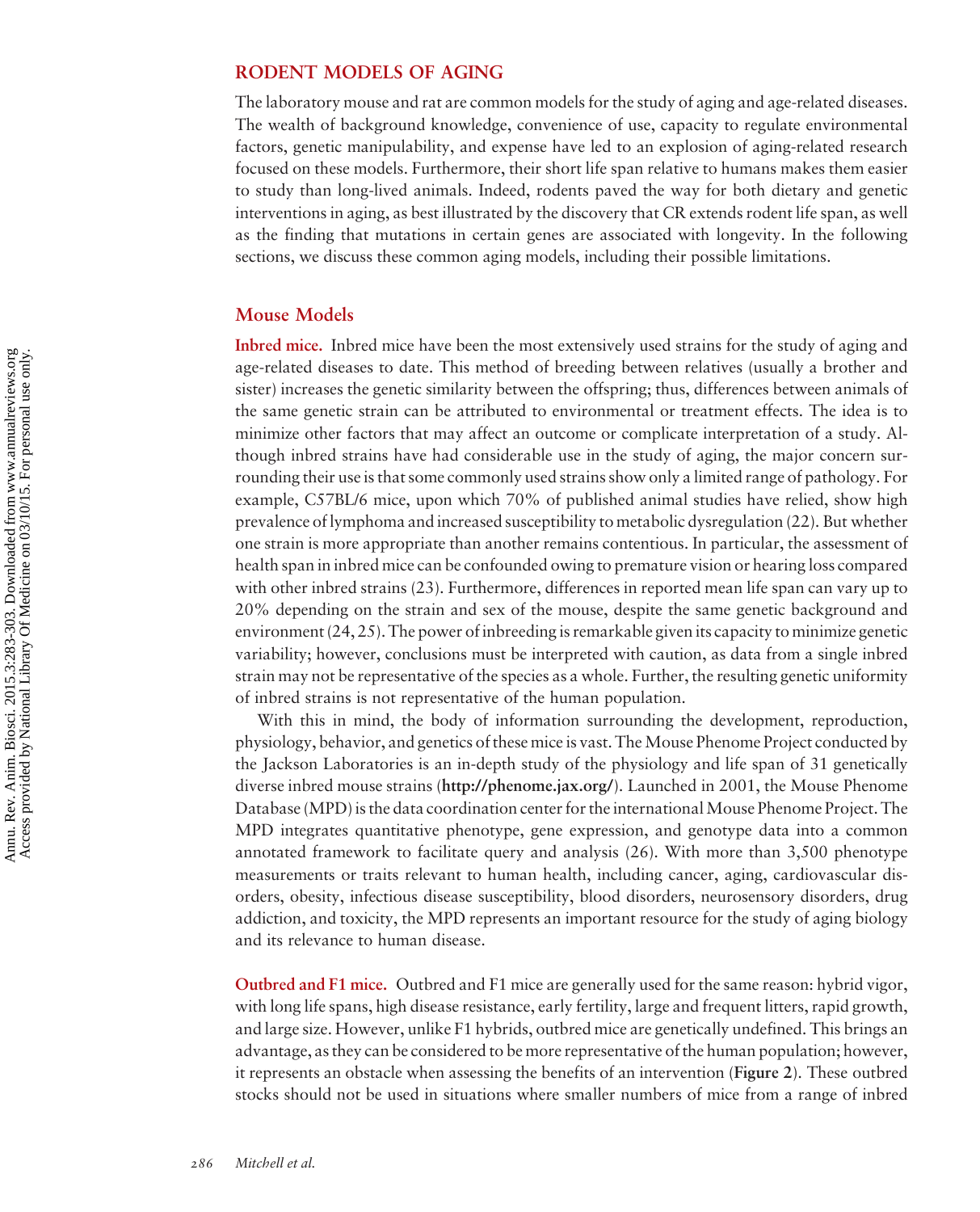strains would give optimal results, such as determining sensitivities to substances or examining physiological parameters (27). Caloric and methionine restriction are two of the most frequently used interventions to extend life span in mice. In (BALB/cJ x C57BL/6 J)F1 mice, methionine restriction has been shown to increase maximal life span as well as lower levels of serum insulin-like growth factor 1 (IGF-1), insulin, glucose, and thyroid hormone (28). Forty percent CR extends maximal life span in male B6D2F1 mice by 20% relative to ad libitum–fed controls (29); however, whether this effect also extends to females and to other F1 and outbred strains remains to be seen.

Wild-derived mice. But what about the wild-derived mice? It has been suggested that laboratory mice eat roughly 20% more than wild mice under ad libitum laboratory conditions on a weightadjusted basis, indicating that they are metabolically obese (30). Thus, the life-span extension in these fat CR mice may simply be due to the reduction of food intake to what they should normally be eating if they were in the wild (31). Nevertheless, CR does extend life span in wild mice, but whether there is a beneficial effect on health span remains to be determined (31). These results do agree with some aspects of the CR literature in that the incidence of tumors was remarkably reduced in wild mice on CR (31). Few studies since Harper et al. (31) in 2006 have used wildderived mice, most likely owing to the tedious nature of catching wild mice. However, one should consider genetically heterogeneous models of mice and their utility in aging research, in particular the four- or eight-way cross (see next section).

Genetically heterogeneous mouse models. Genetically heterogeneous mouse models provide many advantages for research on aging but have been used infrequently. These mice are the offspring of four or eight different grandparent lines. In this cross, each mouse is genetically unique, but replicate populations of essentially similar genetic structure can be generated quickly, at low cost, and of arbitrary size from commercially available, genetically stable hybrid parents (32). A recent study of genetically heterogeneous mice created from four inbred strains (BALB/c, C57BL/6, C3H, and DBA2), referred to as HET3 mice, found that more than 90% died of cancer (33). Although this homogeneity in the cause of death could be considered beneficial under some circumstances, it highlights the importance of natural variation in causes of death for mouse models to parallel the human situation. We do know that CR extends life span in HET3 mice (34).

#### Accelerated Aging

An important step in our understanding of aging was the description of several inherited human diseases that show accelerated aging (35). Notably, all of these diseases appear to be caused by mutations in genes that are involved in maintaining genome integrity, supporting the idea that the accumulation of DNA damage may be involved in aging. Each of the diseases displays only a few features of normal aging phenotype, and the disorders are therefore also called segmental progerias. The diseases include Werner syndrome (36), Hutchinson-Gilford progeria (37), Rothmund-Thomson syndrome (38), Bloom syndrome (39), Nestor-Guillermo progeria (40), dyskeratosis congenita (41), ataxia telangiectasia (42), xeroderma pigmentosum (43), and Cockayne syndrome (44). The genetic mutations underlying all of these disorders have been characterized, and knockout mouse models have been created for most of them (45). Interestingly, many of these knockout mice show much milder phenotypes, and premature aging often occurs only when multiple genes are knocked out. Thus, it appears that backup systems exist for some of these key pathways in mice that likely involve genes not yet defined.We describe some of the mouse models in greater detail below.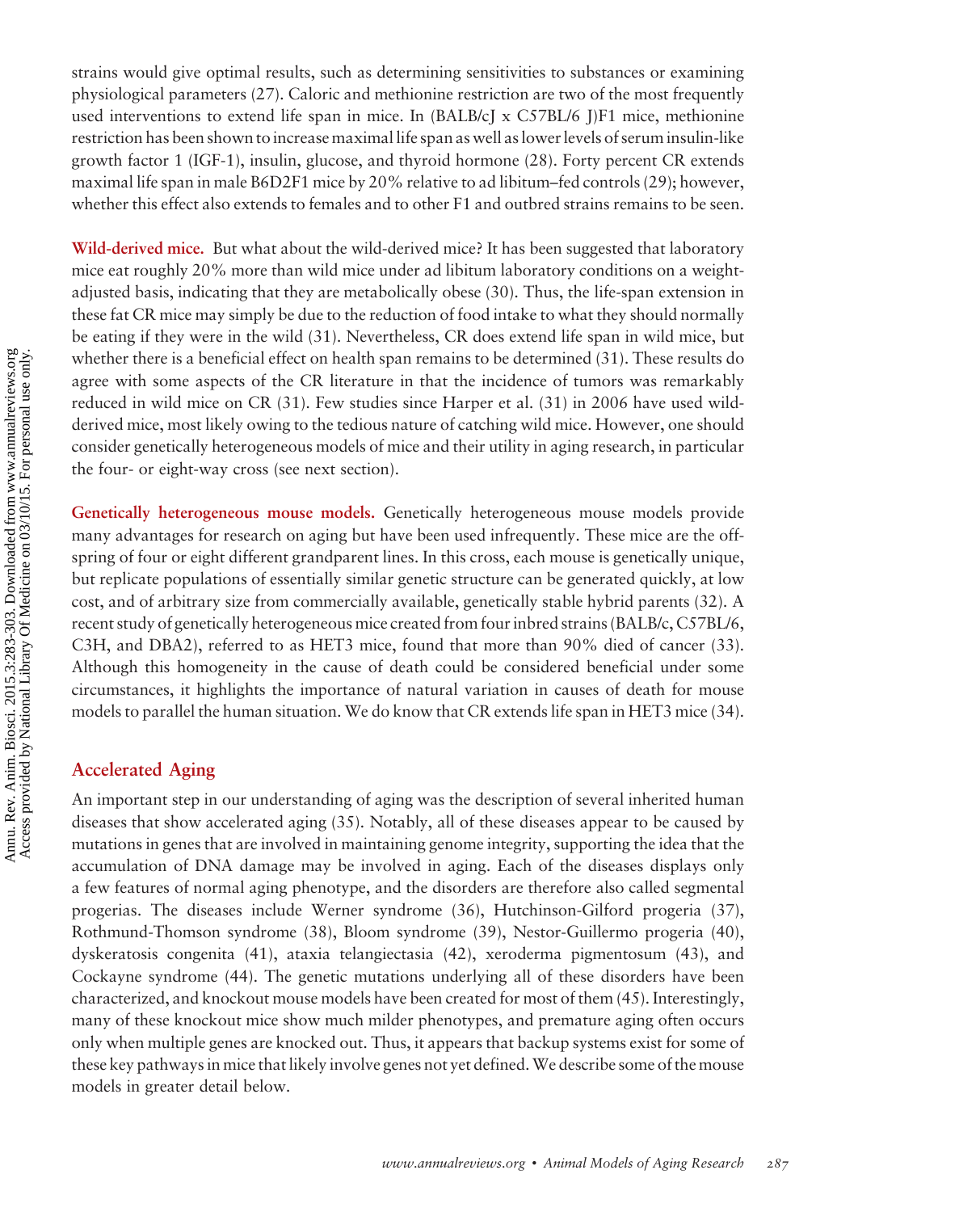Human Werner syndrome is the accelerated aging disorder that most closely reflects human aging and is caused by mutations in the RecQ-like DNA helicase  $Wrn$ . Patients develop normally until they reach early adulthood. At this time, premature aging, such as cerebral atrophy, hair loss, cataracts, osteoporosis, diabetes, and cardiovascular disease, becomes apparent, and the patients generally die of heart disease at approximately 40–50 years of age (46, 47). In the late nineties, a mouse model was generated that showed little phenotype (48). However, crossing the  $Wrn^{-1}$ mice with mice lacking the tumor suppressor P53 led to a modest decrease in life span, whereas knockout of the telomerase complex in a  $Wrn^{-/-}$  background replicated many features of human aging, such as osteoporosis and diabetes, possibly owing to defects in cellular replicative potential (49, 50).

Hutchinson-Gilford progeria is caused by mutations in the LMNA gene, which encodes the nuclear filament proteins lamin A and C. The LMNA mutation creates an alternative splice site leading to the formation of a shortened mRNA transcript encoding a protein dubbed progerin that accumulates in cells from Hutchinson-Gilford progeria patients. Accumulation of progerin disrupts normal nuclear architecture, leading to DNA damage and replication problems (51). Patients suffering from Hutchinson-Gilford progeria display aging-associated pathology, such as cardiovascular disease, osteoporosis, hair loss, and loss of adipose tissue, and have a mean life span of approximately 12 years (52). Hutchinson-Gilford patients in general do not display neurological aging to any significant extent. Several mouse models have been created that recapitulate aspects of the disorder, such as cardiovascular disease and osteoporosis (53–55). More recently, an inducible transgenic mouse that overexpresses progerin was created that showed premature skin aging and hair loss (56). Notably, the skin aging was reversed when progerin expression was inhibited. Possible cardiovascular changes in this mouse model were, however, not reported.

Dyskeratosis congenita is caused by mutations in genes believed to be involved in maintenance of telomeres, the specialized structures that form the ends of the chromosomes. These include the RNA component of telomerase, TERC, and protein components of telomerase, such as TERT and DKC1 (57). Dyskeratosis congenita is characterized by the triad of nail dystrophy, reticular hypopigmentation, and leukoplakia. In addition, bone marrow failure, idiopathic lung fibrosis, graying of hair, and hair loss occur with varying penetrance. The disease thus shows only relatively minor features of normal aging. Telomeres have, however, been implicated in aging, particularly at the cellular level. This correlation originally stemmed from the observation that primary cells in culture divide only a limited number of times. This phenomenon, termed the Hayflick limit, is believed to be caused by telomere shortening that occurs with each division owing to problems in replicating the very ends of the telomeres (58). Telomerase helps to maintain the telomere length, and deficiencies in this enzyme lead to defects in proliferating cells, such as stem cells in the skin. Interestingly, mice have very long telomeres, and knockout of TERC or TERT does not lead to any immediate phenotype. However, inbreeding of telomerase-deficient mice leads to progressive loss of telomere length with each generation. Thus, third-generation telomerase null mice show accelerated aging (58–60). As in humans, proliferative tissues are particularly prone to telomere shortening, and TERC or TERT knockout mice may therefore represent good models for interventions that aim at maintaining stem cell pools. It remains largely unexplained why telomerase deficiency affects the largely nonreplicating lung and has no phenotype in the vigorously replicating intestinal mucosa. Furthermore, it is not well explained why mice that have long telomeres have short life spans, while humans have short telomeres and live substantially longer. In addition, although telomere shortening has been shown in circulating leukocytes with age in several studies, it is unknown whether this correlates with increased mortality (61–63). It is most certain that telomeres play a role in cellular senescence in vitro; however, the effect on aging in vivo is still being questioned.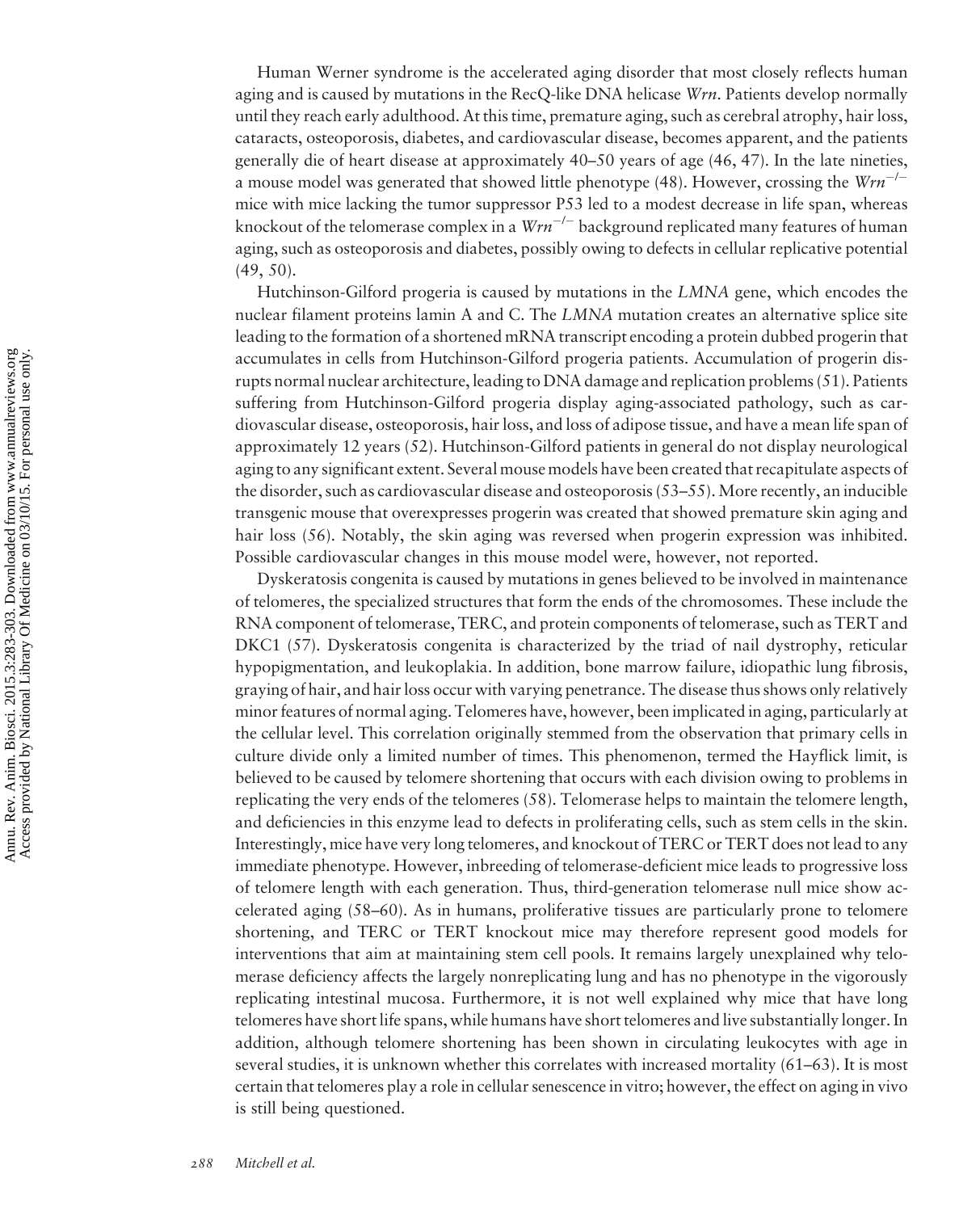Xeroderma pigmentosum, particularly complementation group A, as well as ataxia telangiectasia and Cockayne syndrome are the only accelerated aging disorders in which severe neurodegeneration is highly prevalent (64–66). Xeroderma pigmentosum is caused by mutations in several genes (XPA, XPB, XPC, XPD, XPE, XPF, XPG, and XPV) involved in a DNA repair pathway called nucleotide excision repair (43). Cockayne syndrome is most commonly caused by mutations in CSA or CSB, two proteins involved in transcription-coupled nucleotide excision repair. Ataxia telangiectasia is caused by mutations in the ATM kinase, an enzyme primarily involved in the signaling cascade after double-stranded DNA breaks (64). Although they work in different DNA repair pathways, the neurodegenerative phenotypes are relatively similar, with cerebellar degeneration, ataxia, and neuropathy. All of these diseases manifest in early childhood, and patients have an average life span of 12 years (Cockayne syndrome) to 30– 40 years (ataxia telangiectasia and xeroderma pigmentosum group A). Several mouse models have been created to describe these diseases. None of them capture the severity of the disease in humans, and only very minor degeneration of the cerebellum has been reported in one model of ataxia telangiectasia (38).

The Cockayne syndrome mice mirror some aspects of human diseases, such as wasting and loss of cells in the inner ear, and show a 10% reduction in brain size (9). XPA mice, however, appear completely normal, although they show higher propensity for UV-induced skin cancer (65). Crossing the XPA mice with the Cockayne syndrome mice produces a profound neurodegenerative phenotype with greatly shortened life span and global neurological deterioration (67, 68). ATM null mice display only minor neurodegenerative phenotypes, although they do recapitulate aspects of ataxia telangiectasia, such as immunodeficiency (69, 70).  $ATM^{-/-}$  mice may thereby represent an interesting model for the study of immune senescence. More recently, mice harboring catalytically dead ATM show early embryonic lethality, perhaps indicating that nonfunctional ATM may interfere with a general DNA damage response and that other kinases may compensate if the ATM protein is completely absent (71).

Because of the idea that deficient DNA repair may contribute to aging, several mouse models have been created with disruption of various enzymes in this pathway. One interesting model is the ERCC1 and XPF knockout mice. ERCC1, in complex with the endonuclease XPF, participates in nucleotide excision repair as well as interstrand crosslink DNA repair. Interestingly, ERCC1 and XPF knockout mice show a strong multisystemic degeneration and die of liver failure upon weaning (72, 73). The hepatic phenotype and early death of ERCC1 mice can be rescued by overexpression of liver-specific ERCC1, which leads to survival after weaning and death from kidney failure at two to three months of age (74). Notably, transcriptional profiling in the liver of ERCC1-deficient mice at postnatal day 15 shows attenuation of the IGF-1 axis (75). As we touch on below, loss of IGF-1 signaling is known to extend life span in mice and nematodes, indicating that loss of this pathway in the ERCC1-deficient mice may be a compensatory response to DNA damage accumulation. Indeed, the same transcriptional changes are observed in  $Xpa^{-/-}/Csa^{-/-}$ double-knockout mice (76).

Accumulation of mitochondrial damage has been proposed to be the underlying cause of aging (77). Considerable research has supported a role for mitochondria in the aging process, and a large number of animal models have been generated that support the mitochondrial theory of aging. The most famous example of this may be the mutator mouse. This mouse model harbors a mutation in the proofreading domain of the murine mitochondrial DNA polymerase gamma (POLG) (78). This leads to the accumulation of mutations in mitochondrial DNA but interestingly does not lead to increased reactive oxygen species (ROS) production. The phenotype of the mice is characterized by weight loss, alopecia, osteoporosis, cardiomyopathy, and hypogonadism and thereby shows significant overlap with many features of human aging.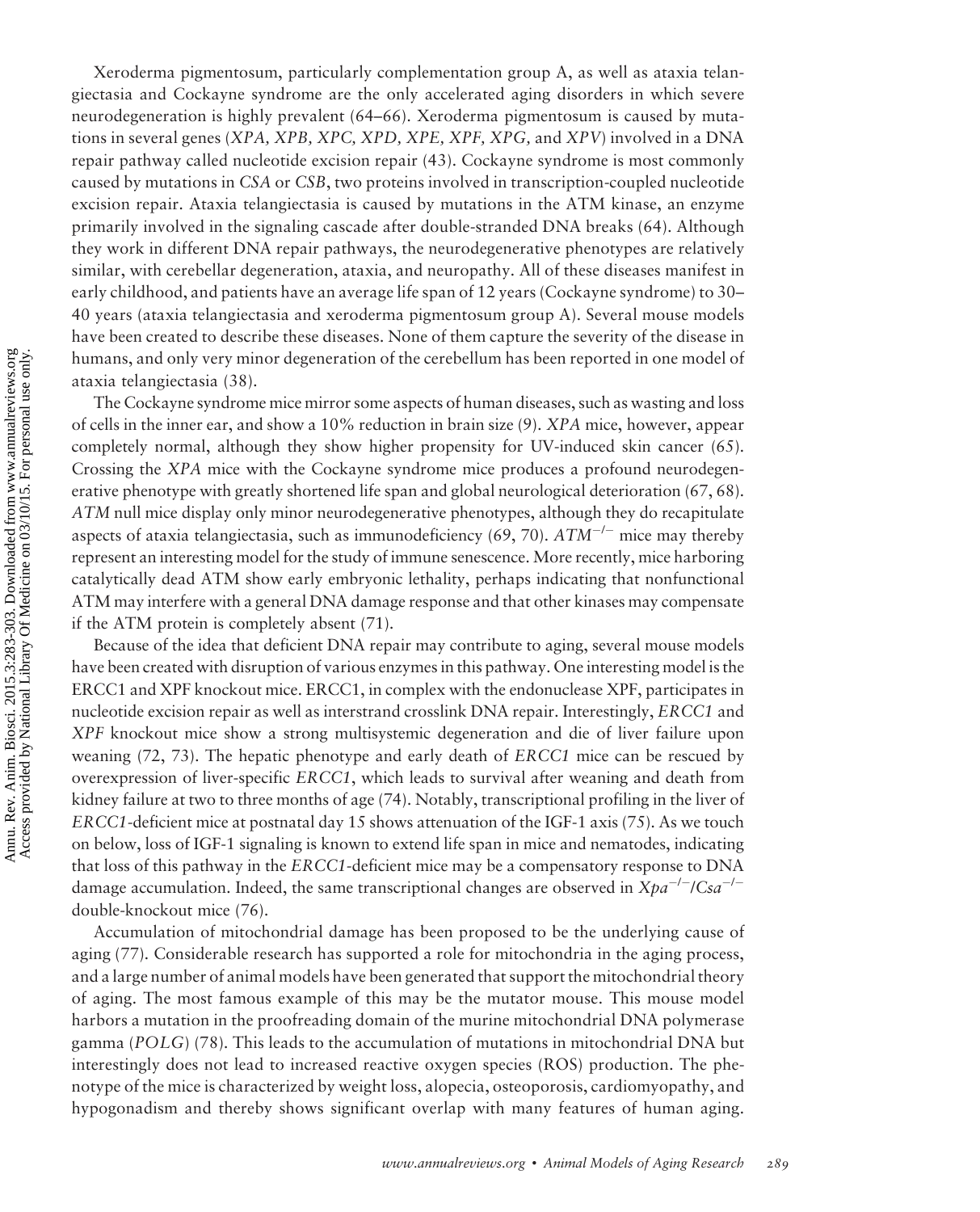Notably, the mice show stem cell renewal defects but no overt neurodegenerative phenotype (79). This is in contrast to humans with mitochondrial diseases, in whom neurodegeneration is prominent but osteoporosis, hair loss, and anemia are rare (80). Even though no increase in ROS production is observed in the mutator mouse, other mouse models have supported the role of free radicals in aging. Particularly strong support came from the observation that overexpression of catalase, a ROS scavenging enzyme, targeted to mitochondria leads to life-span extension in mice (81). However, other models with decreased capacity to scavenge ROS have not demonstrated shortened longevity (82).

#### Delayed Aging

Caloric (83) and methionine (84) restriction remain the only non-genetic, non-pharmacological interventions to increase life span in mice. In fact, it has been nearly a century since the potential life-extending effects of CR were first reported, and we are still searching for the elusive mechanism. CR extends life span in most species tested (as reviewed in 85). But recent evidence suggests that the subtleties of CR may be more complex than initially thought. Indeed, the effect of 40% CR on 41 recombinant inbred strains (ILSXISS) of mice, both males and females, found a huge variation in the response to CR, with CR being detrimental to some strains (86). There are clear examples of the differential response to CR in the literature. For example, reports of CR on the DBA2 strain show anywhere from a detrimental effect on life span of approximately 6% to a beneficial effect on life span of 20–50% depending on the sex of the animals (87–89). Furthermore, diet composition plays a major role. Most recently, it has been shown that longevity can be manipulated through altering macronutrient content, with mice fed a low-protein, highcarbohydrate diet having maximal life span (90). And this is before we even consider the effect (if any) of CR. However, the translational potential for humans is low given the proven difficulty of altering diet to manage diseases in people and the aversion to consuming 40% less calories for years. Thus, alternative strategies are in demand. Perhaps if one understood how CR works, an alternative approach could be developed.

In 2000, the Interventions Testing Program was developed to systematically study the effects of diets, drugs, or other interventions on life span in mice. Unfortunately, this program is reserved specifically for mice, as the number of rats required to obtain statistical significance for a particular intervention far outweighs the space and financial availability to conduct these studies. One of the first compounds tested, rapamycin, was found to extend median and maximal life span of both male and female genetically heterogeneous mice when fed beginning at 600 days of age. Based on age at 90% mortality, rapamycin led to an increase of 14% for females and 9% for males (3). Rapamycin administered in the food from 9 months of age to genetically heterogeneous mice resulted in significant increases in life span, including maximum life span, with an associated increase in median survival of approximately 10% in males and 18% in females (33). Other pharmacological interventions, such as resveratrol, metformin, and sirtuin activators, have been demonstrated to increase life span in mice (15, 19, 91), through modulation of the nutrient sensing pathways controlled by AMP-activated protein kinase and sirtuin 1 (92, 93). However, the efficacy of these interventions might be sex and strain specific, and this warrants further investigation. It is important to consider both males and females when determining the success of an intervention, genetic, pharmacological, or otherwise (Figure 1). Indeed, male, but not female, transgenic mice overexpressing Sirt6 (94) exhibit increased life span. Similarly, nordihydroguaiaretic acid and aspirin significantly increased life span in heterogeneous male, but not female, mice (95). And more recently, it has been shown that life-span extension of HET3 mice on rapamycin is independent of insulin sensitivity (96).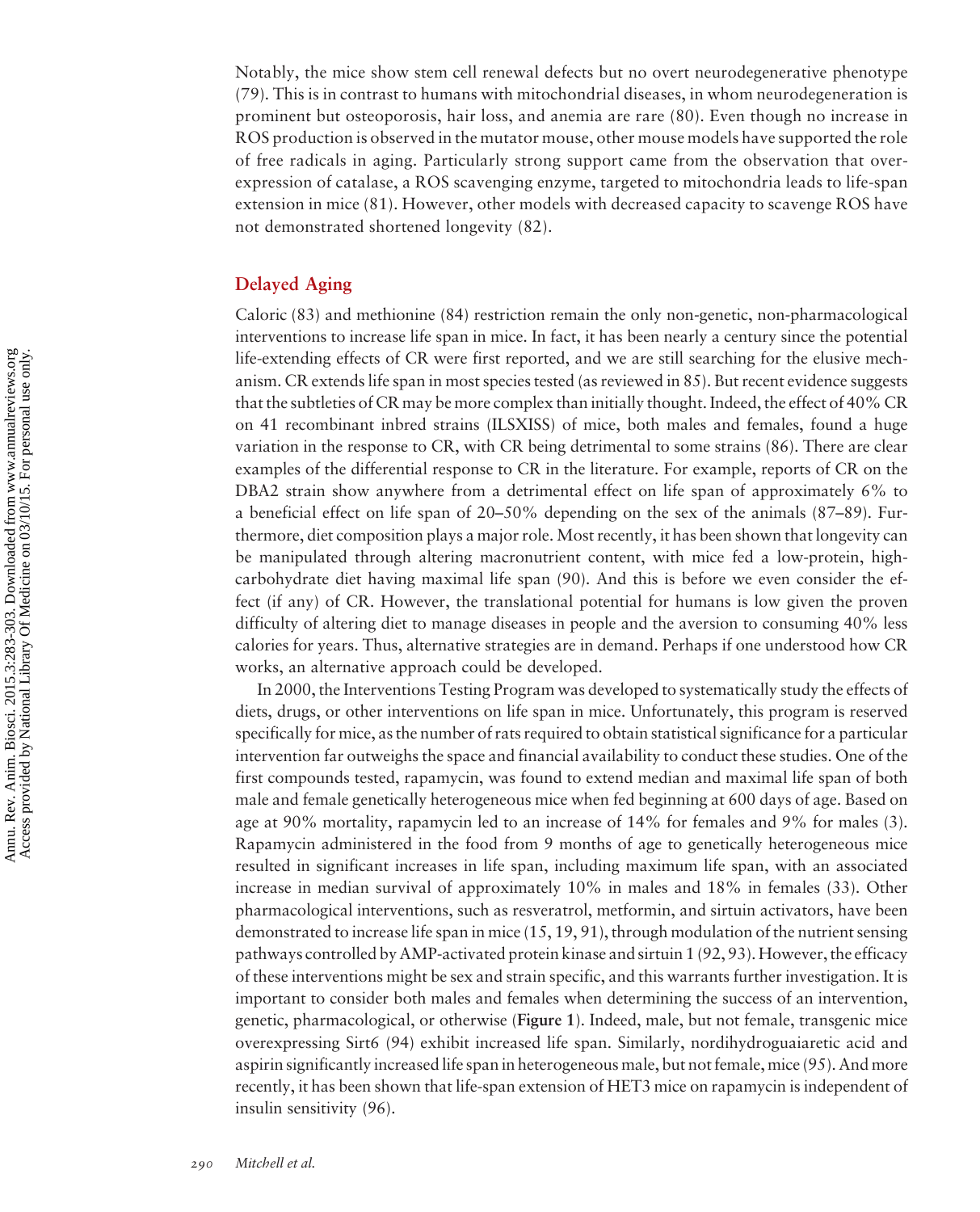#### Genetic Models of Delayed Aging

In looking for the fountain of youth, several models have been identified through which genes are shown to play a major role in the extension of life span. The Ames dwarf, Snell dwarf, and growth hormone (GH) receptor knockout (GHRKO) mice are the classical mouse models of delayed aging. These strains display exceptional longevity through alteration in the GH pathway resulting in low-circulating IGF-1 (97, 98).

The Ames and Snell dwarf mice have loss-of-function mutations in their Prop-1 and Pit-1 genes, respectively, resulting in deficiencies in circulating levels of thyrotropin, prolactin, and GH, which lead to life-span extension (99). Interestingly, there is a sex-specific difference in maximal life span of Ames dwarf mice, with an observed increase of 20% in males and 50% in females. Snell mice, however, live up to 50% longer than their wild-type littermates (97, 99). These mice show some of the characteristics of CR, including lower core body temperature (100, 101), improved insulin sensitivity (98), enhanced antioxidant defenses (102), and delayed onset of neoplasia (103, 104), which may play roles in their increased longevity. A defect in the *Klotho* gene leads to a premature aging phenotype characterized by arteriosclerosis, osteoporosis, age-related skin changes, and ectopic calcifications, together with short life span and infertility (105). Conversely, the transgenic mice that overexpress Klotho exhibit significant resistance to oxidative stress associated with moderate resistance to insulin/IGF-1, which may partly explain why these mice live longer than wild-type mice (106). The GHRKO mouse was generated through the targeted disruption of the GH receptor and GH-binding protein (97). These mice are long-lived and have a reduction in glucose, insulin, thyroid hormones, and core body temperature that is in agreement with observations reported for the Ames dwarf mouse (100). The GHRKO mice show a similar increase in life span between males and females of  $23\%$  and  $25\%$ , respectively (97). Reductions in these parameters may be important to the underlying mechanisms of delayed aging in these animals. Interestingly, the GHRKO mice are obese but insulin sensitive (97), which is paradoxically opposite to what is observed in CR. A recent study that examined the role of the visceral fat in adiposity and insulin sensitivity found that removal of visceral fat resulted in an improvement in insulin sensitivity in wild-type mice but made the GHRKO mice more insulin resistant (107).When GHRKO mice are put on CR, there is no life-span extension (108, 109), perhaps because CR reduces adiposity, which may not be beneficial to these animals (107). Consistent with this idea of altered fat signaling, removal of visceral fat at five months of age (110) leads to increased medial and maximal life span in rats. The GHRKO mice achieve life-span extension by a mechanism that appears to overlap the effects of CR given that CR cannot augment the effect. Thus, the available tools to examine the mechanisms behind aging and potential interventions are vast.

#### Rats

Rats have been extensively used in the laboratory for research into many areas, including cardiovascular disease, neurological disorders, neurobehavioral studies, cancer susceptibility, and renal disease, as well as for behavioral studies of cognition. Such research has relied on the widespread use of inbred Fischer 344 (F344) rats as well as other genetically defined (F1 hybrids) and outbred rat populations. The National Institute on Aging (NIA) aging animal colony has provided F344 rats since inception, possibly accounting for the relatively widespread use of this model in aging research even today. Three options for aging rats, all genetically defined, are now available under the NIA program: the F344, Brown-Norway (BN), and F1 hybrid of F344  $\times$  BN strains. Interestingly,  $F344 \times BN$  rats are used as models for progressive aortic vasculopathy, as changes in the thoracic aorta have been shown to display age-related pathology similar to what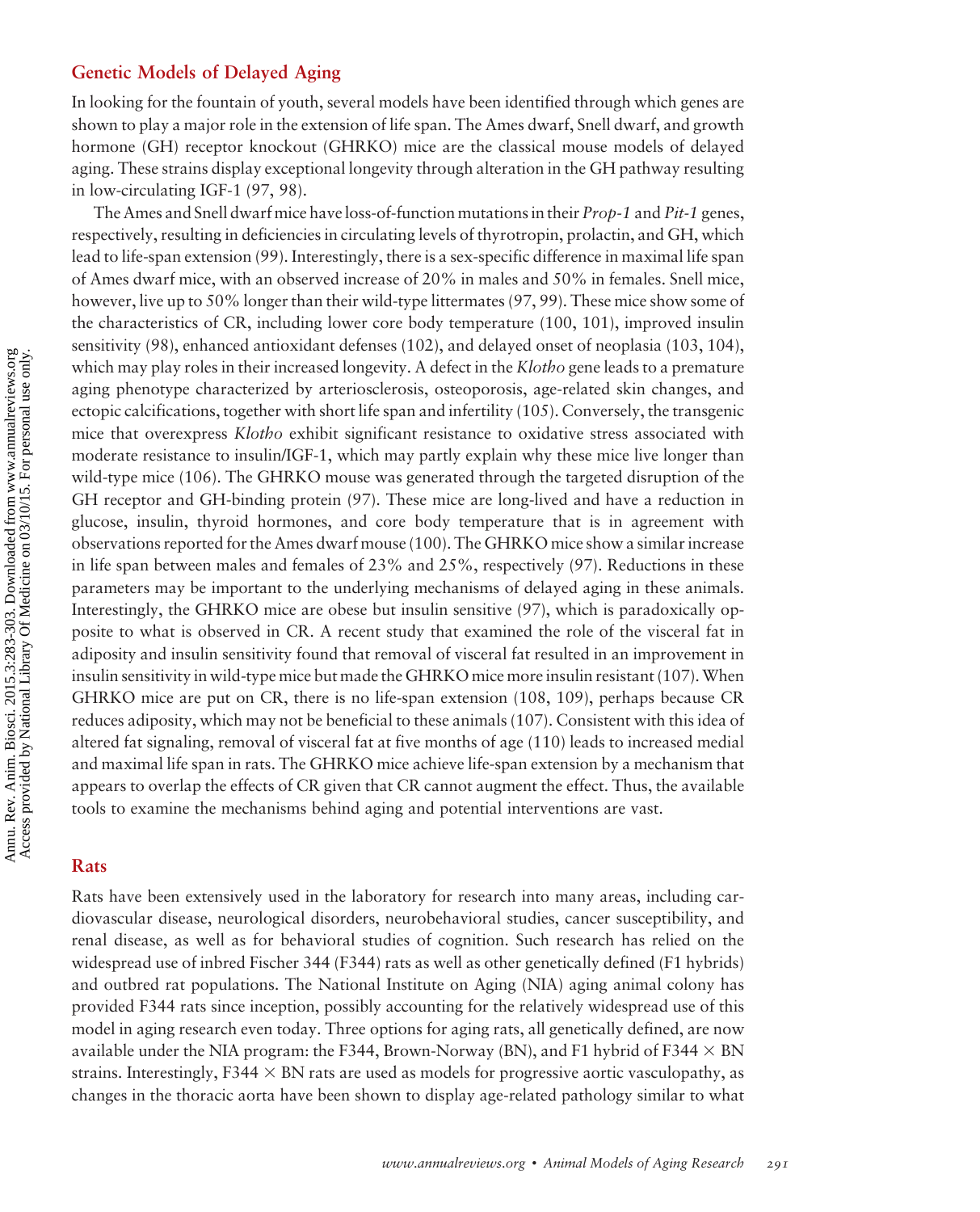occurs in humans (111). In cognitive studies, it is important to understand the phenotype of the model that you are using to identify any pathologies or disabilities, which may affect the outcome. For example, age-associated blindness can negatively impact and confound cognitive assessments. Another issue is the occurrence of a single severe disease in inbred animals that can confound the interpretation of an aging study; for instance, nephropathy in F344 rats is the major cause of mortality (112).

Transgenic models. Although the use of transgenic mice in research has steadily increased over the past years, this has not been the case for transgenic rats. There have been hurdles to the development of transgenic rats, such as sensitivity of rats' fertilized eggs under in vitro conditions. Nevertheless, recent advances in the development of transgenic rats have meant they are gaining importance in cognitive research. In Alzheimer's disease, it has been suggested that rats are a more appropriate model for the human disease given that rats are closer to humans and have a predictable and multifaceted behavioral display (113). However, rat Alzheimer's disease models do not display the human-like neurofibrillary tangles that some mouse models do (113). Transgenic rat models have been used for the study of retinal degeneration, including the P23H transgenic albino rat for the study of the retinitis pigmentosa mutation (114) and the Royal College of Surgeons transgenic rat used for the study of human retinitis pigmentosa (115).

Interventions for life span extension. McCay et al. (21) presented the very first report of extended life span in his white rats upon dietary restriction. Since this pivotal report, many labs have confirmed this finding in rats (116–118). Notably, removal of the pituitary gland in male Wistar rats at 70 days of age produced similar life span–extension effects as CR begun at the same time point (119). Further supporting the role of GH-IGF-1 in longevity, heterogeneous GH knockout rats had life-span extension of approximately 10% relative to control rats, although the homozygous GH knockout rats are actually shorter lived (120). However, not all interventions are successful; take, for instance, metformin, which is successful in mice (91) but not in F344 rats (121), and 2-deoxyglucose, which does not extend life span in F344 rats (122) but does in Caenorhabditis elegans (123). Moving forward, integrated approaches of both mouse and rat models will together advance our understanding of aging and age-related diseases.

#### NAKED MOLE RATS

The naked mole rat (NMR; *Heterocephalus glaber*), also known as the sand puppy or desert mole rat, is the longest-living rodent known to man, with a maximum life span of approximately 30 years (124). These mouse-sized rodents live up to five times longer than expected based on their small body size, but they are highly socialized rodents that are commonly used in behavioral, neurological, and physiological research (124, 125). NMRs are common to the subterranean burrows in the arid and semiarid regions of the horn of Africa. They are the first mammals discovered to exhibit eusociality, with the presence of a female queen and one to three reproducing males, with the rest of the members of the colony functioning as workers for gathering food and protection (124). But it is their biology that makes them so attractive to gerontologists. Indeed, NMRs aged >24 years do exhibit signs of aging consistent with humans, such as retinal degeneration and osteoarthritis (125), but display negligible senescence, no agerelated increase in mortality, and high fecundity until death. The possibilities for translation to human health are undoubtedly significant if we discover the mechanism behind their wellpreserved health.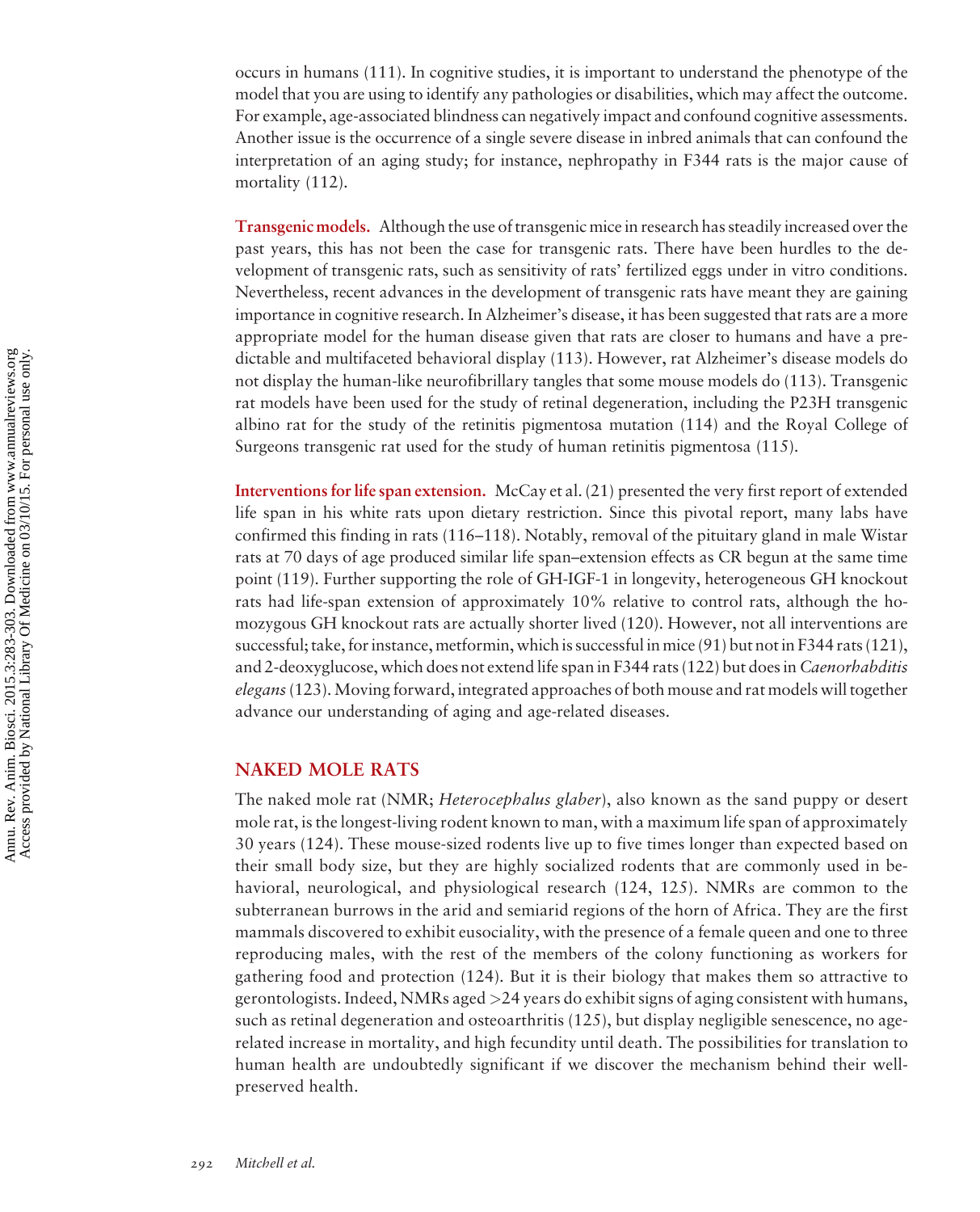#### Potential Mechanisms for Longevity in NMRs

Initially, enhanced antioxidant defense was thought to be one of the major mechanisms through which NMRs had enhanced longevity (126) and extreme resistance to experimentally induced tumorigenesis (127). The activity levels of the antioxidants, such as superoxide dismutases (SOD1–2), do not change with age in NMRs, although they do decline with age in mice (128). Thus, maintenance of the activity of SOD1 and -2 rather than an enhanced activity may contribute to the extended life span of NMRs. Indeed, CR maintains the levels of these enzymes into old age in mice (129).

The insulin/IGF signaling pathway is another important modulator of life span. In CR, maintenance of this pathway is proposed to be one of the major factors influencing longevity (130). Interestingly, NMRs display an abnormal response to a bolus of glucose as measured using the glucose tolerance test with prolonged hyperglycemia (131). Their pancreata show an unusual distribution of endocrine cells relative to most other rodents, which may explain their unusual hyperglycemic condition. These animals show lower insulin levels (126), which further highlights the complexity of the IGF pathway in longevity. These lower insulin levels and reduced levels of IGF-1 are consistent with changes reported in CR (130, 132).

NMR cells produce fewer aberrant proteins, supporting the hypothesis that the more stable proteome of the NMR contributes to its longevity (133, 134). Recently, it was shown that NMRs have high levels of basal autophagy (135). Increased translational fidelity may play a role in the NMR's longevity, and differences in translational fidelity may be important in determining life span (133). A whole genome sequencing analysis of the NMR genome found that genes related to the degradation of macromolecules, mitochondrial encoded genes, were not altered with age in NMRs (136). Furthermore, telomerase reverse transcriptase showed stable expression regardless of age (136). Taken together, these results highlight differentially expressed patterns of expression ofNMR genes, which may underlie longevity mechanismsin this animal. Furthermore, it would be of significant interest to compare the gene expression profile of mice or rats on CR and on ad libitum feeding to that of NMRs. Given the tenfold difference in life expectancy of mice and NMRs and the likely high degree of genetic homology between the species, any differences detected are likely to be important in explaining the differences inlongevity.Would CR further extend the life span ofNMRs, or would it be detrimental?

#### PRIMATES

NHPs are perhaps the most appropriate model for the study of aging and age-related diseases. Traditionally, rhesus macques (*Macaca mulatta*) have been the prime focus of aging research. Two programs, one at the NIA of the National Institutes of Health and the other by the University of Wisconsin–Madison, have studied this species in ongoing longevity studies for more than 30 years. Rhesus monkeys are commonly used in biomedical research owing to their similarity to humans across a wide range of variables, including genetics, endocrinology, physiology, neuroanatomy, and cognitive function. However, there are drawbacks to the use of these monkeys in research. Their weight and strength pose difficulties in husbandry, and sophisticated equipment is needed to navigate daily life in these facilities. Furthermore, the strict social hierarchies and potential for aggressive behavior mean that these incredibly intelligent animals need special consideration and substantial environmental enrichment to keep them appropriately cared for. Monkeys can carry and transmit many dangerous pathogens, making it expensive to study them in the context of aging. Furthermore, the costs and ethical concerns of supply alone limit the contribution of NHPs to research.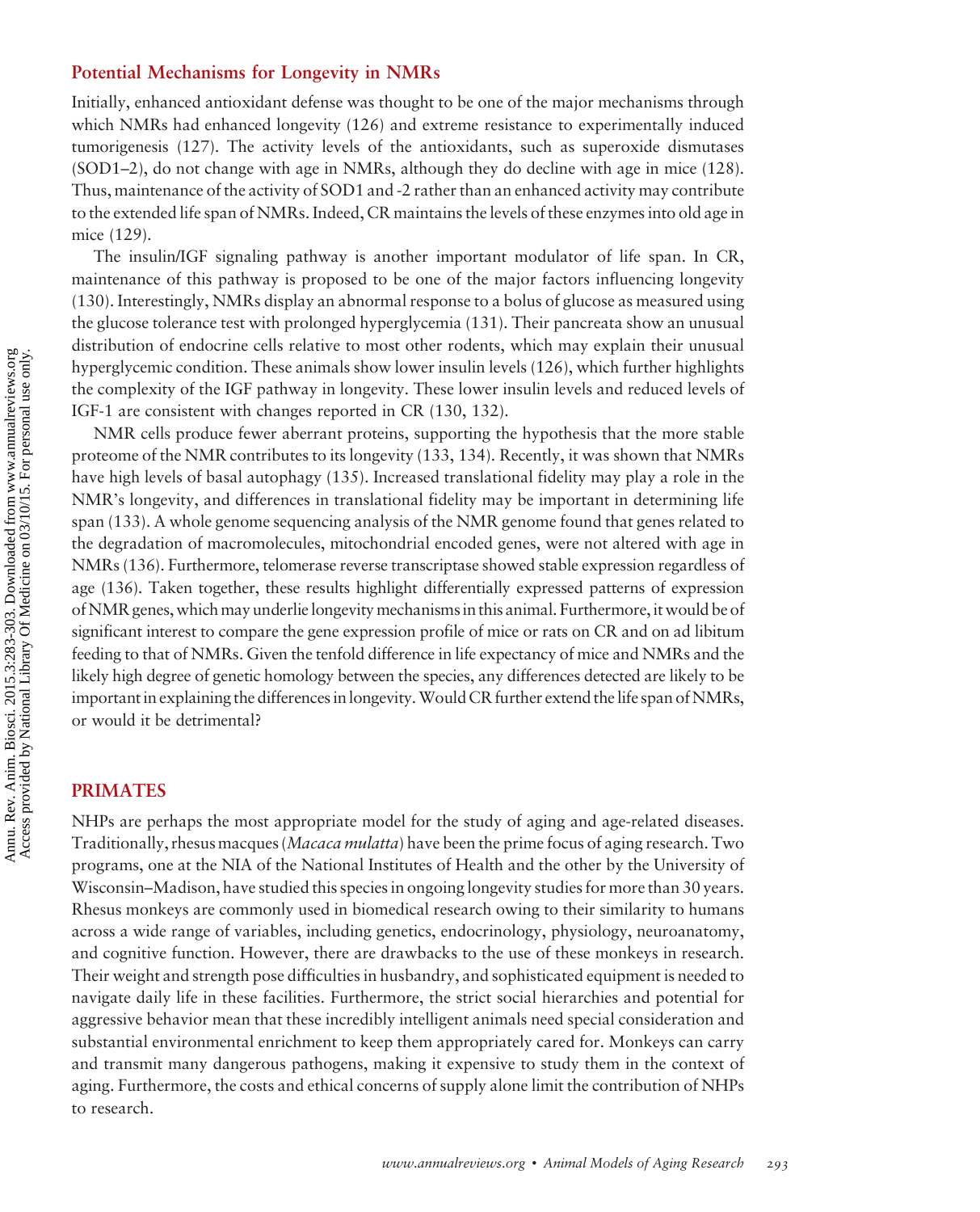#### Interventions for Longevity and Health

In recent years, two studies have highlighted the importance of the study environment for calorie restriction and its application to humans. Most notably, the University of Wisconsin–Madison, and the NIA NHP CR studies have highlighted the subtle differences in response to CR (137, 138). Although we can all agree that CR delays the onset of age-associated diseases, the data on whether this is also associated with life-span extension are conflicting. Indeed, further studies and analysis are needed to definitively address this question. Interestingly, we have recently shown that two years of resveratrol treatment improved the metabolic syndrome associated with a high-fat, high-sugar diet in rhesus monkeys (16–18). Clearly, the translation potential for compounds like resveratrol is great, as resveratrol now is in clinical trials for use in humans, with at least 80 different trials ongoing or completed as of the publication of this article (<http://www.clinicaltrials.gov>).

#### ALTERNATE AGING MODELS

Although primates and rodents have supplied a wealth of information regarding the aging process, alternative models are useful to test ongoing hypotheses of aging. This is particularly pertinent because species-specific changes may influence results and data interpretation. The rate-of-living hypothesis of aging is an example of a theory that initially explained many observations in aging but was later questioned based on data from other species. This theory was based on observations more than a century ago by the physiologist Max Rubner, who found that longer-lived species generally have a lower resting metabolism per gram body weight than shorter-lived species do (139). Although this relationship has been found across several species, there are several exceptions. Birds, for example, appear to defy this relationship by living considerably longer than expected for their metabolic rate (140, 141). To understand aging, it is therefore clear that information from multiple species across the phylogeny of life is of value.We now discuss a few of the alternative vertebrate aging models that have been reported in the literature. Although these models may appear rather extraordinary, each has its own strengths and weaknesses.

#### Fish

Fish have been surprisingly robustly present in the aging field throughout the years. This may partially stem from some rather controversial claims in the early twentieth century that fish do not age (142), a statement that was later repudiated (143). Nevertheless, fish have emerged as an interesting model system in general biology and aging research. The zebrafish (Danio rerio) remains the most common fish in the lab setting. It has a life span of approximately two to three years and may therefore not be particularly advantageous for life-span studies as compared with rodents. However, zebrafish have remarkable regenerative capabilities that could be of interest for tissue repair and thus for longevity (144).

Another species that shows promise as a model for longevity is the turquoise killifish (Nothobranchius furzeri). N. furzeri have several advantages compared with other vertebrate aging models. First, the fish has one of the shortest life spans (∼13 weeks) of any vertebrate species (145). Second, the fish can be kept at relatively high population densities, allowing for larger and cheaper population studies than usual for rodent life-span studies. Third, the eggs are resistant to desiccation and can be kept at room temperature for months. Storage of strains of fish is therefore much easier than for rodents. Fourth, each female produces several hundred eggs, allowing for rapid expansion of a colony (146). In addition, these fish respond with an increase in life span in response to CR and show life-span extension after resveratrol treatment under standard diet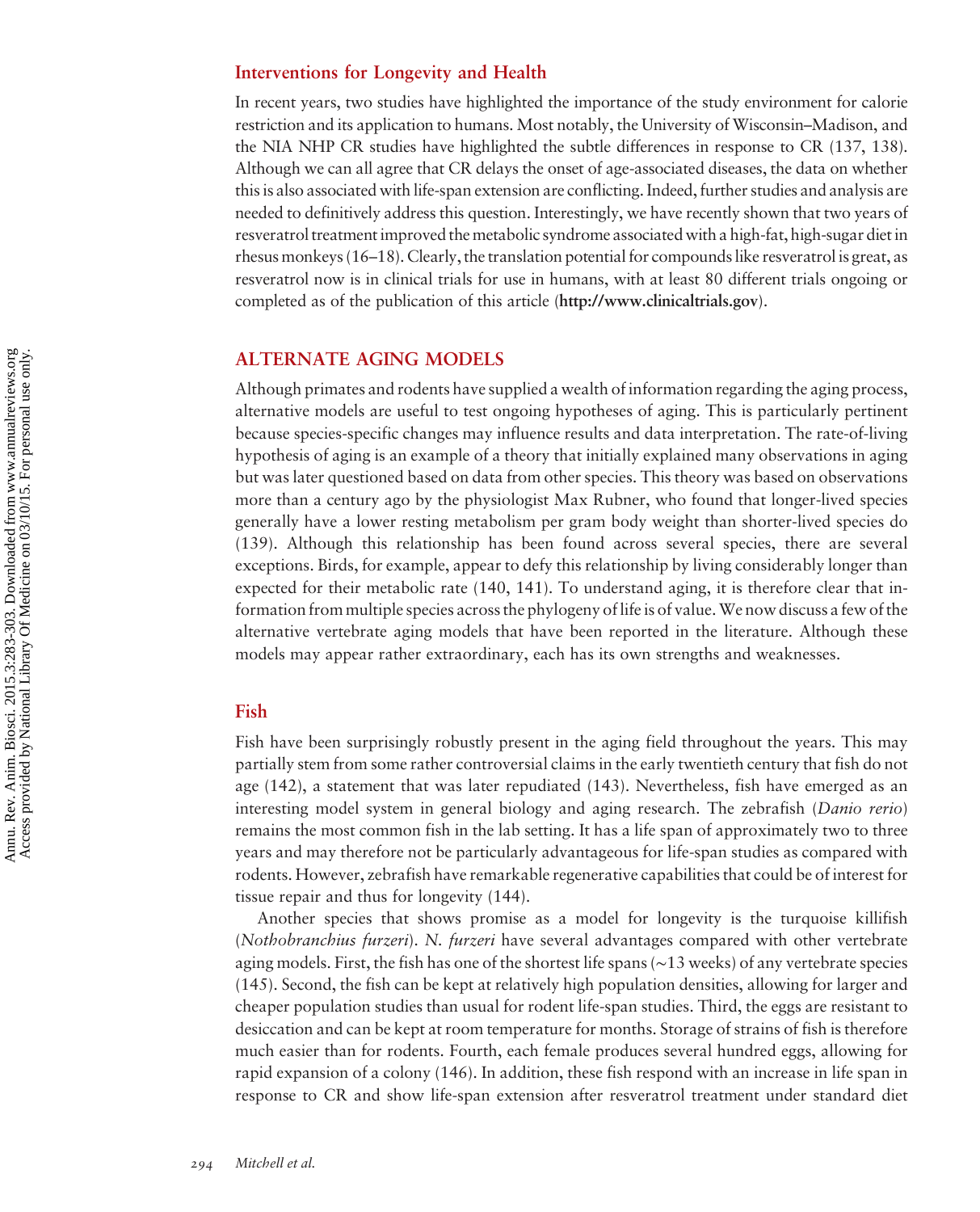conditions (147). Based on these observations, N. *furzeri* represents an interesting and inexpensive model system for interventions in aging and could thus represent an ideal model system for higher throughput screening of putative life span–extending compounds. Indeed, several labs are currently pursuing research with this model (see <http://www.nothobranchius.info/>).

#### Dogs and Cats

Domesticated species, such as dogs and cats, represent interesting model systems for aging. Even though the average canine life span of 10–12 years discourages longevity studies, dogs spontaneously develop many age-related phenotypes, such as muscular and neurological decline, as well as cardiovascular disease (148–151). Rodents, however, do not develop significant neurodegeneration with age unless severely genetically manipulated (152). Dogs may therefore be particularly interesting in the study of cognitive deterioration and age-associated neurodegenerative disorders (153). In addition, the physiology and pathology of dogs have been extremely well characterized. Similarly, cats represent another physiologically well-characterized domesticated animal that has been used in aging studies (149, 154–156). As in dogs, several pathological age-associated processes occur in felines, including kidney disease, arthritis, sarcopenia, and neurological decline (149, 154–156). Cats live an average of 12–14 years, and life-span studies in this species are therefore also problematic (157); however, their aging phenotype may make them attractive models.

#### **Birds**

When looking across the life span of multiple species, longevity tends to scale according to the size of the animal, in agreement with the rate-of-living hypothesis of aging. Birds, however, live a remarkably long time when considering their relatively small body size (158). Interestingly, birds maintain blood glucose levels one- to threefold higher than most mammals but with low insulin and high glucagon levels (159). This could indicate that the insulin/IGF-1 pathway might be involved in the longevity of birds. Indeed, although birds retain very high GH and IGF-1 levels during development, the levels of these hormones decrease in adulthood (158). Other possible explanations for the apparent longevity of birds have been related to decreased susceptibility to oxidative stress and increased telomere length (158). In addition, fertility appears to be well preserved with age in birds (160). Several bird species can be kept in a lab setting, and their high reproductive capacity makes them easy models to work with. Life-span studies are, however, difficult owing to their inherent longevity. The Japanese quail is a common lab bird that lives for a maximum of six years and interestingly responds similarly to CR as mammals (161). Birds represent an interesting animal for comparative cross-species studies of the interplay of metabolism and aging.

#### FUTURE DIRECTIONS

Animal models form the basis for preclinical biomedical research and will undoubtedly continue to do so, as their life span, although shorter, essentially mimics that of humans, highlighting the universality of the aging process (Figure 1). Transgenic mice have contributed greatly to our knowledge of a multitude of different biological processes; however, this animal model also has its drawbacks. In particular, inbred mouse strains are prone to numerous diseases, perhaps masking true physiological responses to various interventions. This is widely acknowledged, and many large-scale investigations, such as the Aging Interventions Testing Program, now use the four-way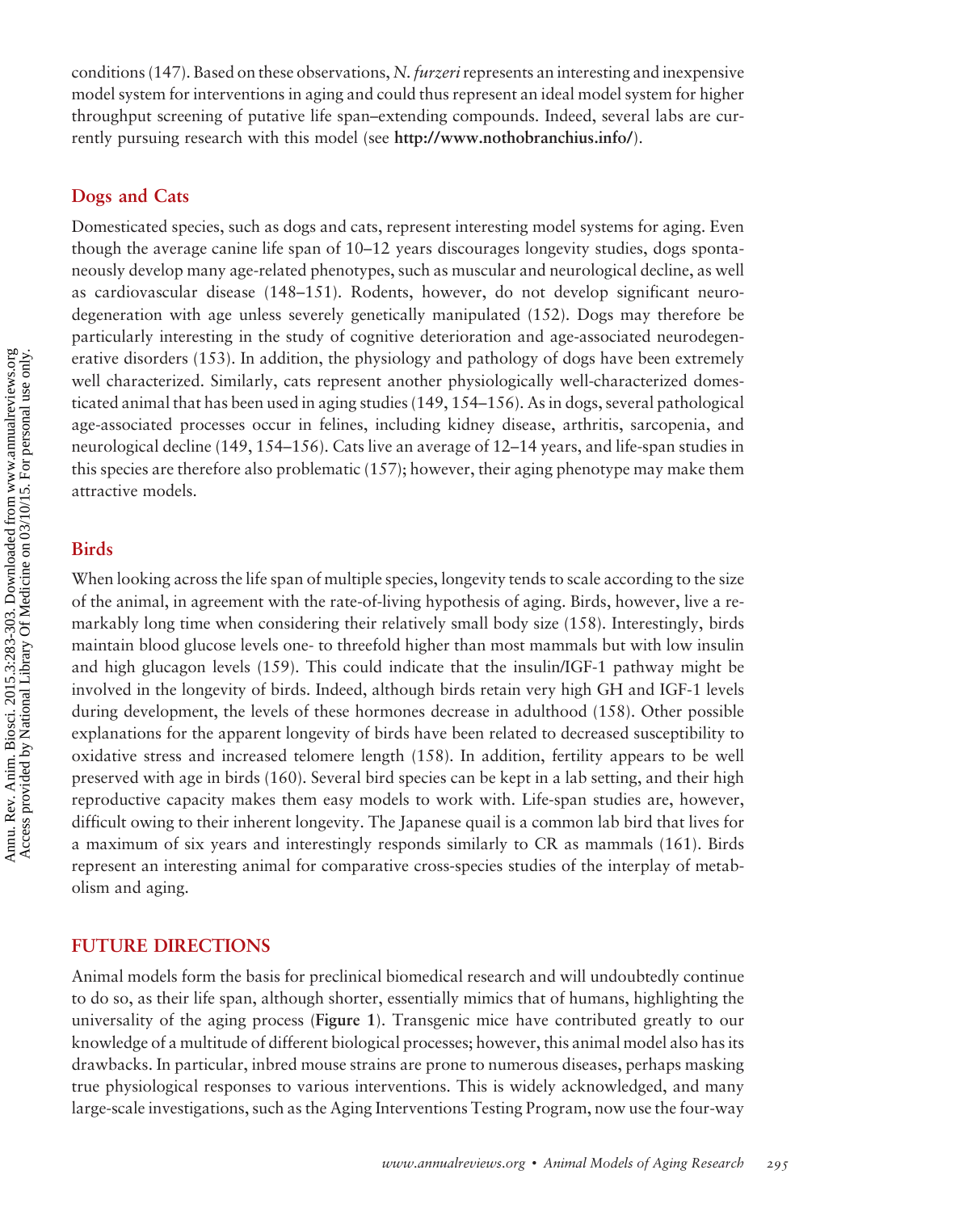cross. Nevertheless, even outbred strains of mice are still significantly limited in the aging phenotype. For example, normally aged mice do not develop neurodegeneration and have very low prevalence of cardiovascular disease (162, 163). It is perhaps not surprising that some organisms, such as mice, age differently than humans; however, this is important to remember when attempting to extrapolate from murine data to human physiology. It is thus possible that with expanding physiological knowledge of species not conventionally used in aging research, many nonmurine animal models may contribute to our understanding of aging. In particular, transgenic primate models have now been generated, and useful primate models for studying genetic pathways involved in aging could therefore be created (164). However, rodent models still represent one of the best tools in our toolbox, and much translational knowledge can still be gathered from these models. In conclusion, a multifaceted approach using different model organisms is the key to further understanding human aging and age-related diseases.

#### DISCLOSURE STATEMENT

The authors are not aware of any affiliations, memberships, funding, or financial holdings that might be perceived as affecting the objectivity of this review.

#### ACKNOWLEDGMENTS

The preparation of this manuscript was supported entirely by the Intramural Research Program of the National Institute of Aging, National Institutes of Health.

#### LITERATURE CITED

- 1. Freid VM, Bernstein AB, Bush MA. 2012. Multiple chronic conditions among adults aged 45 and over: trends over the past 10 years. NCHS Data Brief 100:1–8
- 2. Alemayehu B,Warner KE. 2004. The lifetime distribution of health care costs. Health Serv. Res. 39:627–42
- 3. Harrison DE, Strong R, Sharp ZD, Nelson JF, Astle CM, et al. 2009. Rapamycin fed late in life extends lifespan in genetically heterogeneous mice. Nature 460:392–95
- 4. Jia K, Chen D, Riddle DL. 2004. The TOR pathway interacts with the insulin signaling pathway to regulate C. elegans larval development, metabolism and life span. Development 131:3897–906
- 5. Kaeberlein M, Powers RW 3rd, Steffen KK, Westman EA, Hu D, et al. 2005. Regulation of yeast replicative life span by TOR and Sch9 in response to nutrients. Science 310:1193–96
- 6. Kapahi P, Zid BM, Harper T, Koslover D, Sapin V, Benzer S. 2004. Regulation of lifespan in Drosophila by modulation of genes in the TOR signaling pathway. Curr. Biol. 14:885–90
- 7. Lamming DW, Ye L, Katajisto P, Goncalves MD, Saitoh M, et al. 2012. Rapamycin-induced insulin resistance is mediated by mTORC2 loss and uncoupled from longevity. *Science* 335:1638–43
- 8. Cao K, Graziotto JJ, Blair CD, Mazzulli JR, Erdos MR, et al. 2011. Rapamycin reverses cellular phenotypes and enhances mutant protein clearance in Hutchinson-Gilford progeria syndrome cells. Sci. Transl. Med. 3:89ra58
- 9. Scheibye-KnudsenM, Ramamoorthy M, Sykora P,Maynard S, Lin P-C, et al. 2012. Cockayne syndrome group B protein prevents the accumulation of damaged mitochondria by promoting mitochondrial autophagy. J. Exp. Med. 209:855–69
- 10. Neff F, Flores-Dominguez D, Ryan DP, Horsch M, Schröder S, et al. 2013. Rapamycin extends murine lifespan but has limited effects on aging. J. Clin. Investig. 123:3272–91
- 11. Rogina B, Helfand SL. 2004. Sir2 mediates longevity in the fly through a pathway related to calorie restriction. PNAS 101:15998–6003
- 12. KaeberleinM,McVeyM, Guarente L. 1999. The SIR2/3/4 complex and SIR2 alone promote longevity in Saccharomyces cerevisiae by two different mechanisms. Genes Dev. 13:2570–80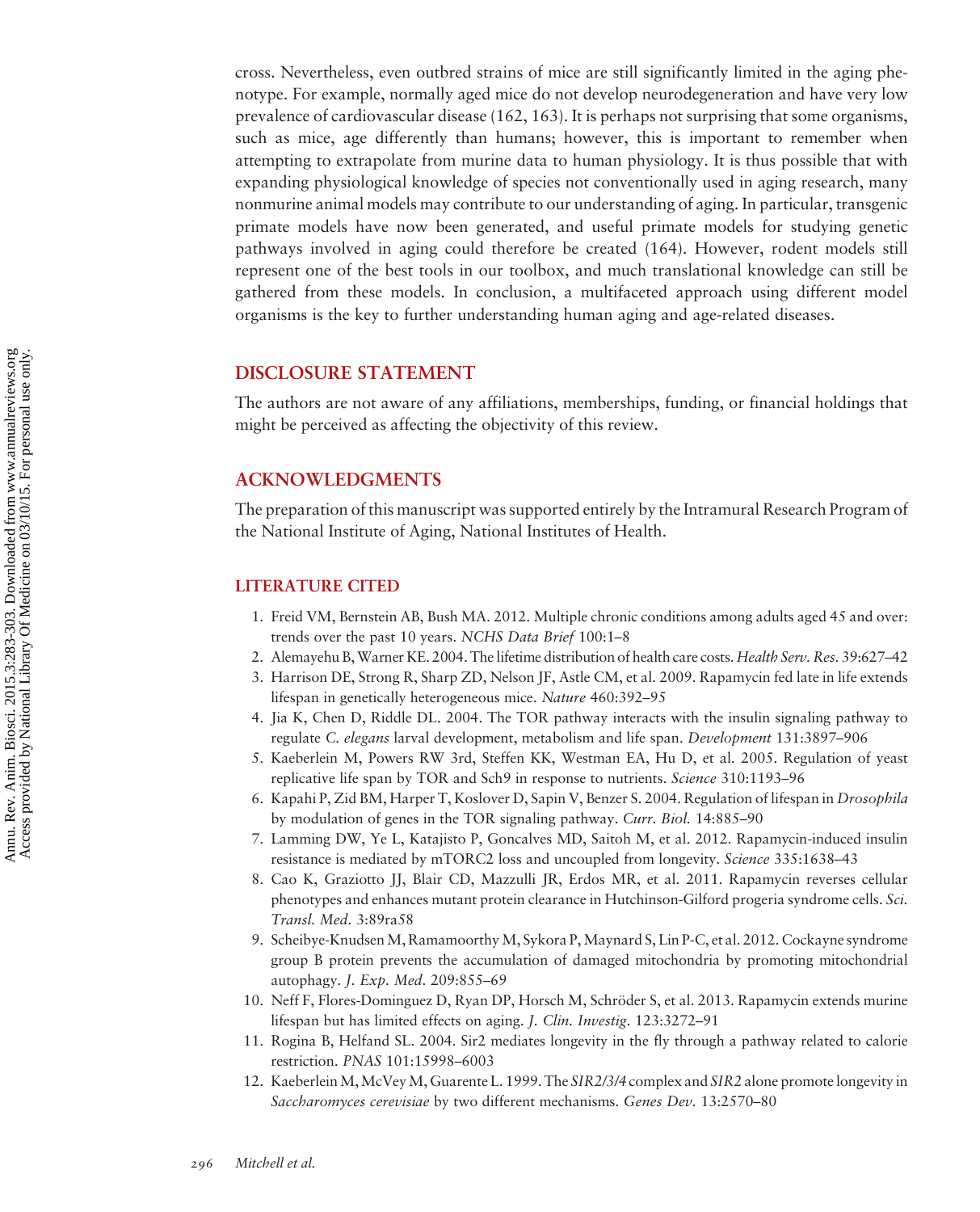- 13. Tissenbaum HA, Guarente L. 2001. Increased dosage of a sir-2 gene extends lifespan in Caenorhabditis elegans. Nature 410:227–30
- 14. Howitz KT, Bitterman KJ, Cohen HY, Lamming DW, Lavu S, et al. 2003. Small molecule activators of sirtuins extend Saccharomyces cerevisiae lifespan. Nature 425:191–96
- 15. Baur J, Pearson K, Price N, Jamieson H, Lerin C, et al. 2006. Resveratrol improves health and survival of mice on a high-calorie diet. Nature 444:337–42
- 16. Fiori JL, Shin YK, Kim W, Krzysik-Walker SM, González-Mariscal I, et al. 2013. Resveratrol prevents b-cell dedifferentiation in nonhuman primates given a high-fat/high-sugar diet. Diabetes 62:3500–13
- 17. Jimenez-Gomez Y, Mattison JA, Pearson KJ, Martin-Montalvo A, Palacios HH, et al. 2013. Resveratrol improves adipose insulin signaling and reduces the inflammatory response in adipose tissue of rhesus monkeys on high-fat, high-sugar diet. Cell Metab. 18:533–45
- 18. Mattison J A, Wang M, Bernier M, Zhang J, Park S-S, et al. 2014. Resveratrol prevents high fat/sucrose diet-induced central arterial wall inflammation and stiffening in nonhuman primates. Cell Metab. 20:183–90
- 19. Mitchell SJ, Martin-Montalvo A, Mercken EM, Palacios HH, Ward TM, et al. 2014. The SIRT1 activator SRT1720 extends lifespan and improves health of mice fed a standard diet. Cell Rep. 6:836–43
- 20. Mercken EM, Mitchell SJ, Martin-Montalvo A, Minor RK, Almeida M, et al. 2014. SRT2104 extends survival of male mice on a standard diet and preserves bone and muscle mass. Aging Cell 13:787–96
- 21. McCay CM, Maynard LA, Sperling G, Barnes LL. 1975. The Journal of Nutrition: retarded growth, life span, ultimate body size and age changes in the albino rat after feeding diets restricted in calories. Nutr. Rev. 33:241–43
- 22. Ward JM. 2006. Lymphomas and leukemias in mice. Exp. Toxicol. Pathol. 57:377–81
- 23. Tremblay ME, Zettel ML, Ison JR, Allen PD, Majewska AK. 2012. Effects of aging and sensory loss on glial cells in mouse visual and auditory cortices. Glia 60:541–58
- 24. Yuan R, Tsaih S-W, Petkova SB, De Evsikova CM, Xing S, et al. 2009. Aging in inbred strains of mice: study design and interim report on median lifespans and circulating IGF1 levels. Aging Cell 8:277–87
- 25. Festing MF, Blackmore DK. 1971. Life span of specified-pathogen-free (MRC category 4) mice and rats. Lab. Anim. 5:179–92
- 26. Grubb SC, Bult CJ, Bogue MA. 2014. Mouse Phenome Database. Nucleic Acids Res. 42:D825–34
- 27. Chia R, Achilli F, Festing MFW, Fisher EMC. 2005. The origins and uses of mouse outbred stocks. Nat. Genet. 37:1181–86
- 28. Miller RA, Buehner G, Chang Y, Harper JM, Sigler R, Smith-Wheelock M. 2005. Methionine-deficient diet extends mouse lifespan, slows immune and lens aging, alters glucose, T4, IGF-I and insulin levels, and increases hepatocyte MIF levels and stress resistance. Aging Cell 4:119–25
- 29. Wolf NS, Penn PE, Jiang D, Fei RG, Pendergrass WR. 1995. Caloric restriction: conservation of in vivo cellular replicative capacity accompanies life-span extension in mice. Exp. Cell Res. 217:317–23
- 30. Martin B, Ji S, Maudsley S, Mattson MP. 2010. "Control" laboratory rodents are metabolically morbid: why it matters. PNAS 107:6127–33
- 31. Harper JM, Leathers CW, Austad SN. 2006. Does caloric restriction extend life in wild mice? Aging Cell 5:441–49
- 32. Chrisp CE, Turke P, Luciano A, Swalwell S, Peterson J, Miller RA. 1996. Lifespan and lesions in genetically heterogeneous (four-way cross) mice: a new model for aging research. Vet. Pathol. 33:735–43
- 33. Miller RA, Harrison DE, Astle CM, Baur JA, Boyd AR, et al. 2011. Rapamycin, but not resveratrol or simvastatin, extends life span of genetically heterogeneous mice. J. Gerontol. A Biol. Sci. Med. Sci. 66:191–201
- 34. Flurkey K, Astle CM, Harrison DE. 2010. Life extension by diet restriction and N-acetyl-l-cysteine in genetically heterogeneous mice. J. Gerontol. A Biol. Sci. Med. Sci. 65A:1275-84
- 35. Kipling D, Davis T, Ostler EL, Faragher RG. 2004. What can progeroid syndromes tell us about human aging? Science 305:1426–31
- 36. Huang S, Lee L, Hanson NB, Lenaerts C, Hoehn H, et al. 2006. The spectrum of WRN mutations in Werner syndrome patients. Hum. Mutat. 27:558–67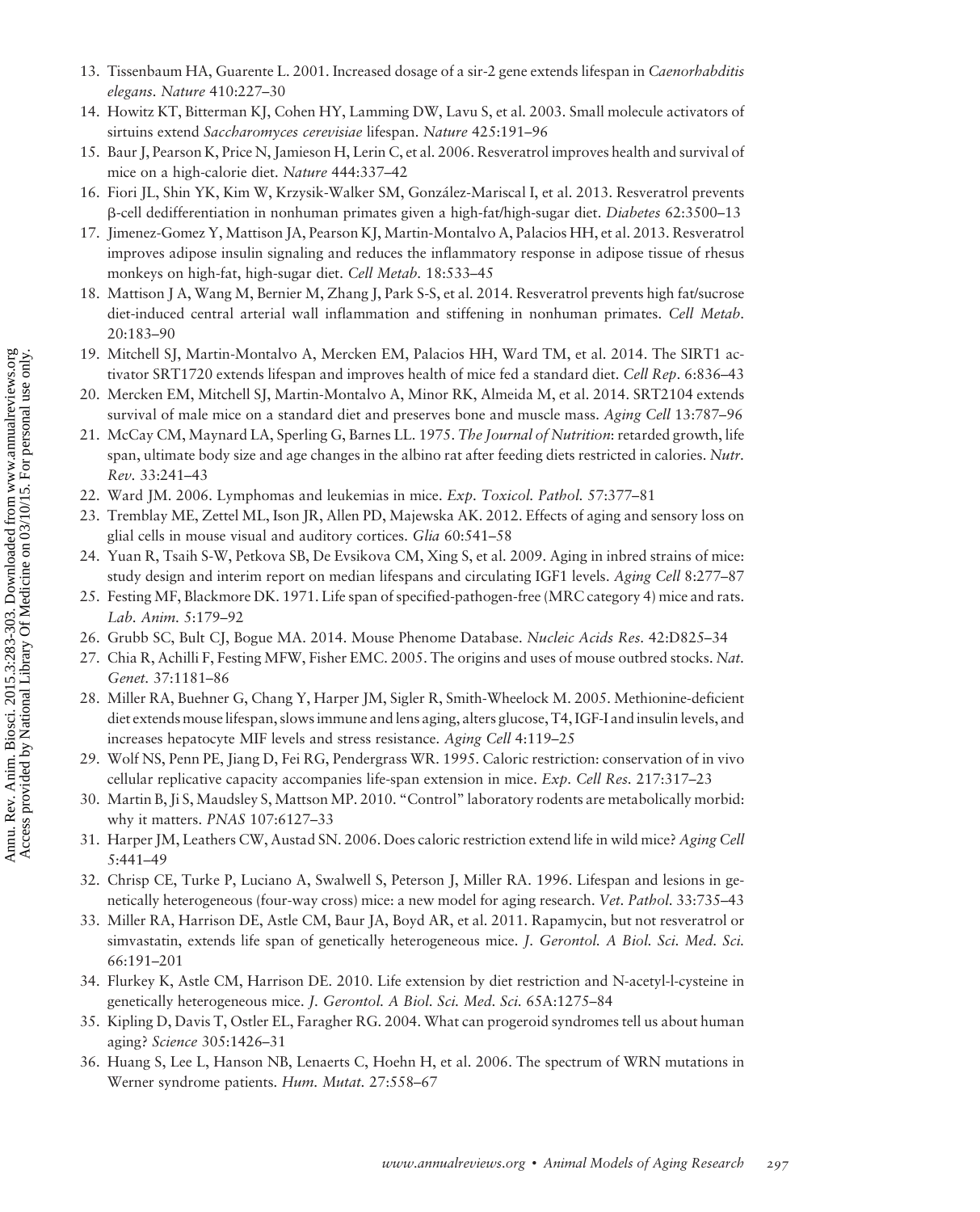- 37. Merideth MA, Gordon LB, Clauss S, Sachdev V, Smith AC, et al. 2008. Phenotype and course of Hutchinson-Gilford progeria syndrome. N. Engl. J. Med. 358:592–604
- 38. Wang LL, Levy ML, Lewis RA, Chintagumpala MM, Lev D, et al. 2001. Clinical manifestations in a cohort of 41 Rothmund-Thomson syndrome patients. Am. J. Med. Genet. 102:11–17
- 39. Kaneko H, Kondo N. 2004. Clinical features of Bloom syndrome and function of the causative gene, BLM helicase. Expert Rev. Mol. Diagn. 4:393–401
- 40. Cabanillas R, Cadiñanos J, Villameytide JA, Pérez M, Longo J, et al. 2011. Nestor-Guillermo progeria syndrome: a novel premature aging condition with early onset and chronic development caused by BANF1 mutations. Am. J. Med. Genet. A 155A:2617–25
- 41. Dokal I. 2000. Dyskeratosis congenita in all its forms. Br. J. Haematol. 110:768–79
- 42. Verhagen MM, Martin JJ, van Deuren M, Ceuterick-de Groote C, Weemaes CM, et al. 2012. Neuropathology in classical and variant ataxia-telangiectasia. Neuropathology 32:234–44
- 43. DiGiovanna JJ, Kraemer KH. 2012. Shining a light on xeroderma pigmentosum. J. Investig. Dermatol. 132:785–96
- 44. Nance MA, Berry SA. 1992. Cockayne syndrome: review of 140 cases. Am. J. Med. Genet. 42:68–84
- 45. Friedberg EC, Meira LB. 2006. Database of mouse strains carrying targeted mutations in genes affecting biological responses to DNA damage. DNA Repair 5:189–209
- 46. Huang S, Lee L, Hanson NB, Lenaerts C, Hoehn H, et al. 2006. The spectrum of WRN mutations in Werner syndrome patients. Hum. Mutat. 27:558–67
- 47. Okabe E, Takemoto M, Onishi S, Ishikawa T, Ishibashi R, et al. 2012. Incidence and characteristics of metabolic disorders and vascular complications in individuals with Werner syndrome in Japan. J. Am. Geriatr. Soc. 60:997–98
- 48. Lebel M, Leder P. 1998. A deletion within the murine Werner syndrome helicase induces sensitivity to inhibitors of topoisomerase and loss of cellular proliferative capacity. PNAS 95:13097–102
- 49. Lombard DB, Beard C, Johnson B, Marciniak RA, Dausman J, et al. 2000. Mutations in the WRN gene in mice accelerate mortality in a p53-null background. Mol. Cell. Biol. 20:3286–91
- 50. Chang S, Multani AS, Cabrera NG, Naylor ML, Laud P, et al. 2004. Essential role of limiting telomeres in the pathogenesis of Werner syndrome. Nat. Genet. 36:877-82
- 51. Musich PR, Zou Y. 2011. DNA-damage accumulation and replicative arrest in Hutchinson-Gilford progeria syndrome. Biochem. Soc. Trans. 39:1764–69
- 52. Merideth MA, Gordon LB, Clauss S, Sachdev V, Smith AC, et al. 2008. Phenotype and course of Hutchinson-Gilford progeria syndrome. N. Engl. J. Med. 358:592–604
- 53. Fong LG, Frost D, Meta M, Qiao X, Yang SH, et al. 2006. A protein farnesyltransferase inhibitor ameliorates disease in a mouse model of progeria. Science 311:1621–23
- 54. Varga R, Eriksson M, Erdos MR, Olive M, Harten I, et al. 2006. Progressive vascular smooth muscle cell defects in a mouse model of Hutchinson-Gilford progeria syndrome. PNAS 103:3250–55
- 55. Yang SH, Meta M, Qiao X, Frost D, Bauch J, et al. 2006. A farnesyltransferase inhibitor improves disease phenotypes in mice with a Hutchinson-Gilford progeria syndrome mutation. *J. Clin. Investig.* 116:2115–21
- 56. Sagelius H, Rosengardten Y, Schmidt E, Sonnabend C, Rozell B, ErikssonM. 2008. Reversible phenotype in a mouse model of Hutchinson-Gilford progeria syndrome. J. Med. Genet. 45:794–801
- 57. Calado RT, Young NS. 2009. Telomere diseases. N. Engl. J. Med. 361:2353–65
- 58. Blasco MA. 2007. Telomere length, stem cells and aging. Nat. Chem. Biol. 3:640–49
- 59. Blasco MA, Lee HW, Hande MP, Samper E, Lansdorp PM, et al. 1997. Telomere shortening and tumor formation by mouse cells lacking telomerase RNA. Cell 91:25–34
- 60. Liu Y, Snow BE, Hande MP, Yeung D, Erdmann NJ, et al. 2000. The telomerase reverse transcriptase is limiting and necessary for telomerase function in vivo. Curr. Biol. 10:1459–62
- 61. Srettabunjong S, Satitsri S, ThongnoppakhunW, Tirawanchai N. 2014. The study on telomere length for age estimation in a Thai population. Am. J. Forensic Med. Pathol. 35:148-53
- 62. Svensson J, Karlsson MK, Ljunggren Ö, Tivesten Å, Mellström D, Movérare-Skrtic S. 2014. Leukocyte telomere length is not associated with mortality in older men.  $Exp$ . Gerontol. 57:6–12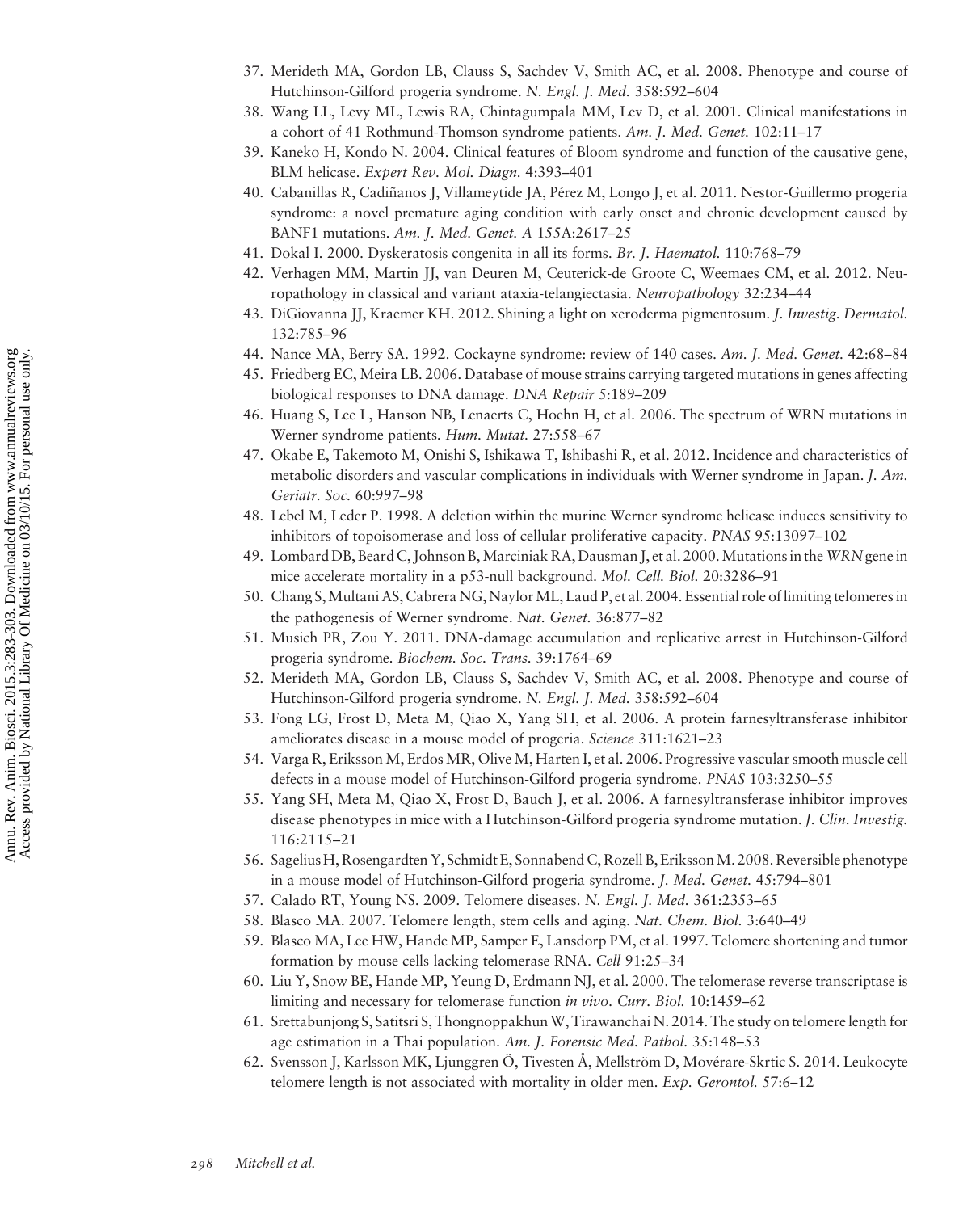- 63. Tedone E, Arosio B, Gussago C, Casati M, Ferri E, et al. 2014. Leukocyte telomere length and prevalence of age-related diseases in semisupercentenarians, centenarians and centenarians' offspring. Exp. Gerontol. 58:90–95
- 64. Anttinen A, Koulu L, Nikoskelainen E, Portin R, Kurki T, et al. 2008. Neurological symptoms and natural course of xeroderma pigmentosum. Brain 131:1979-89
- 65. Nakane H, Takeuchi S, Yuba S, Saijo M, Nakatsu Y, et al. 1995. High incidence of ultraviolet-B-or chemical-carcinogen-induced skin tumours in mice lacking the xeroderma pigmentosum group A gene. Nature 377:165–68
- 66. Woods CG, Taylor AM. 1992. Ataxia telangiectasia in the British Isles: the clinical and laboratory features of 70 affected individuals. Q. J. Med. 82:169–79
- 67. Murai M, Enokido Y, Inamura N, Yoshino M, Nakatsu Y, et al. 2001. Early postnatal ataxia and abnormal cerebellar development in mice lacking Xeroderma pigmentosum Group A and Cockayne syndrome Group B DNA repair genes. PNAS 98:13379–84
- 68. Brace LE, Vose SC, Vargas DF, Zhao S, Wang XP, Mitchell JR. 2013. Lifespan extension by dietary intervention in a mouse model of Cockayne syndrome uncouples early postnatal development from segmental progeria. Aging Cell 12:1144–47
- 69. Barlow C, Hirotsune S, Paylor R, Liyanage M, Eckhaus M, et al. 1996. Atm-deficient mice: a paradigm of ataxia telangiectasia. Cell 86:159–71
- 70. Xu Y, Baltimore D. 1996. Dual roles of ATM in the cellular response to radiation and in cell growth control. Genes Dev. 10:2401–10
- 71. Yamamoto K, Wang Y, Jiang W, Liu X, Dubois RL, et al. 2012. Kinase-dead ATM protein causes genomic instability and early embryonic lethality in mice. J. Cell Biol. 198:305–13
- 72. Tian M, Shinkura R, Shinkura N, Alt FW. 2004. Growth retardation, early death, and DNA repair defects in mice deficient for the nucleotide excision repair enzyme XPF. Mol. Cell. Biol. 24:1200–5
- 73. McWhir J, Selfridge J, Harrison DJ, Squires S, Melton DW. 1993. Mice with DNA repair gene (ERCC-1) deficiency have elevated levels of p53, liver nuclear abnormalities and die before weaning. Nat. Genet. 5:217–24
- 74. Selfridge J, Hsia KT, Redhead NJ, Melton DW. 2001. Correction of liver dysfunction in DNA repairdeficient mice with an ERCC1 transgene. Nucleic Acids Res. 29:4541-50
- 75. Niedernhofer LJ, Garinis GA, Raams A, Lalai AS, Robinson AR, et al. 2006. A new progeroid syndrome reveals that genotoxic stress suppresses the somatotroph axis. Nature 444:1038–43
- 76. Van Der Pluijm I, Garinis GA, Brandt RMC, Gorgels TGMF, Wijnhoven SW, et al. 2007. Impaired genome maintenance suppresses the growth hormone-insulin-like growth factor 1 axis in mice with Cockayne syndrome. PLOS Biol. 5:23–38
- 77. Balaban RS, Nemoto S, Finkel T. 2005. Mitochondria, oxidants, and aging. Cell 120:483–95
- 78. Trifunovic A, Wredenberg A, Falkenberg M, Spelbrink JN, Rovio AT, et al. 2004. Premature aging in mice expressing defective mitochondrial DNA polymerase. Nature 429:417–23
- 79. Ahlqvist KJ, Hamalainen RH, Yatsuga S, Uutela M, Terzioglu M, et al. 2012. Somatic progenitor cell vulnerability to mitochondrial DNA mutagenesis underlies progeroid phenotypes in Polg mutator mice. Cell Metab. 15:100–9
- 80. Scheibye-Knudsen M, Scheibye-Alsing K, Canugovi C, Croteau DL, Bohr VA. 2013. A novel diagnostic tool reveals mitochondrial pathology in human diseases and aging. Aging 5:192–208
- 81. Schriner SE, Linford NJ, Martin GM, Treuting P, Ogburn CE, et al. 2005. Extension of murine life span by overexpression of catalase targeted to mitochondria. Science 308:1909–11
- 82. Zhang Y, Ikeno Y, Qi W, Chaudhuri A, Li Y, et al. 2009. Mice deficient in both Mn superoxide dismutase and glutathione peroxidase-1 have increased oxidative damage and a greater incidence of pathology but no reduction in longevity. J. Gerontol. A Biol. Sci. Med. Sci. 64:1212–20
- 83. McCay CM, Crowell MF, Maynard LA. 1935. The effect of retarded growth upon the length of life span and upon the ultimate body size. *J. Nutr.* 10:63-79
- 84. Orentreich N, Matias JR, DeFelice A, Zimmerman JA. 1993. Low methionine ingestion by rats extends life span. J. Nutr. 123:269–74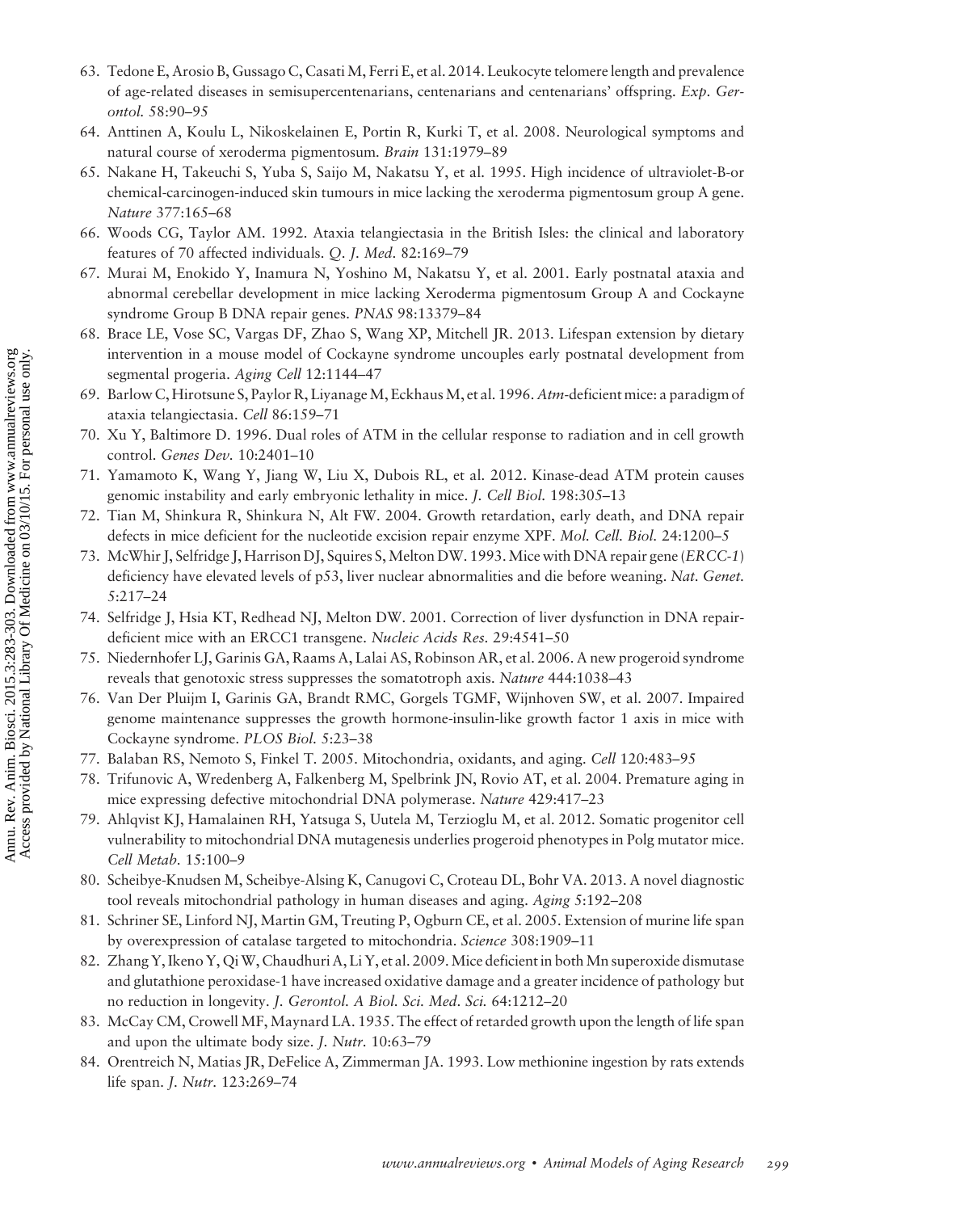- 85. Swindell WR. 2012. Dietary restriction in rats and mice: a meta-analysis and review of the evidence for genotype-dependent effects on lifespan. Ageing Res. Rev. 11:254–70
- 86. Liao C-Y, Rikke BA, Johnson TE, Diaz V, Nelson JF. 2010. Genetic variation in the murine lifespan response to dietary restriction: from life extension to life shortening. Aging Cell 9:92–95
- 87. Turturro A, Witt WW, Lewis S, Hass BS, Lipman RD, Hart RW. 1999. Growth curves and survival characteristics of the animals used in the Biomarkers of Aging Program. J. Gerontol. A Biol. Sci. Med. Sci. 54:B492–501
- 88. ForsterMJ,Morris P, Sohal RS. 2003. Genotype and age influence the effect of caloric intake on mortality in mice. FASEB J. 17:690–92
- 89. Bronson RT, Lipman RD. 1991. Reduction in rate of occurrence of age related lesions in dietary restricted laboratory mice. Growth Dev. Aging 55:169–84
- 90. Solon-Biet SM, McMahon AC, Ballard JW, Ruohonen K, Wu LE, et al. 2014. The ratio of macronutrients, not caloric intake, dictates cardiometabolic health, aging, and longevity in ad libitum-fed mice. Cell Metab. 19:418–30
- 91. Martin-Montalvo A, Mercken EM, Mitchell SJ, Palacios HH, Mote PL, et al. 2013. Metformin improves healthspan and lifespan in mice. Nat. Commun. 4:2192
- 92. Miller RA, Chu Q, Xie J, Foretz M, Viollet B, BirnbaumMJ. 2013. Biguanides suppress hepatic glucagon signalling by decreasing production of cyclic AMP. Nature 494:256-60
- 93. Hubbard BP, Gomes AP, Dai H, Li J, Case AW, et al. 2013. Evidence for a common mechanism of SIRT1 regulation by allosteric activators. Science 339:1216–19
- 94. Kanfi Y, Naiman S, Amir G, Peshti V, Zinman G, et al. 2012. The sirtuin SIRT6 regulates lifespan in male mice. Nature 483:218–21
- 95. Strong R, Miller Richard A, Astle Clinton M, Floyd Robert A, Flurkey K, et al. 2008. Nordihydroguaiaretic acid and aspirin increase lifespan of genetically heterogeneous male mice. Aging Cell 7:641–50
- 96. Lamming DW, Ye L, Astle CM, Baur JA, Sabatini DM, Harrison DE. 2013. Young and old genetically heterogeneous HET3 mice on a rapamycin diet are glucose intolerant but insulin sensitive. Aging Cell 12:712–18
- 97. Flurkey K, Papaconstantinou J, Miller RA, Harrison DE. 2001. Lifespan extension and delayed immune and collagen aging in mutant mice with defects in growth hormone production. PNAS 98:6736–41
- 98. Hsieh C-C, DeFord JH, Flurkey K, Harrison DE, Papaconstantinou J. 2002. Effects of the Pit1 mutation on the insulin signaling pathway: implications on the longevity of the long-lived Snell dwarf mouse. Mech. Ageing Dev. 123:1245–55
- 99. Bartke A, Brown-Borg H. 2004. Life extension in the dwarf mouse. Curr. Top. Dev. Biol. 63:189–225
- 100. Hauck SJ, Hunter WS, Danilovich N, Kopchick JJ, Bartke A. 2001. Reduced levels of thyroid hormones, insulin, and glucose, and lower body core temperature in the growth hormone receptor/binding protein knockout mouse. Exp. Biol. Med. 226:552–58
- 101. Hunter WS, Croson WB, Bartke A, Gentry MV, Meliska CJ. 1999. Low body temperature in long-lived Ames dwarf mice at rest and during stress. Physiol. Behav. 67:433–37
- 102. Romanick MA, Rakoczy SG, Brown-Borg HM. 2004. Long-lived Ames dwarf mouse exhibits increased antioxidant defense in skeletal muscle. Mech. Ageing Dev. 125:269–81
- 103. Ikeno Y, Bronson RT, Hubbard GB, Lee S, Bartke A. 2003. Delayed occurrence of fatal neoplastic diseases in Ames dwarf mice: correlation to extended longevity. J. Gerontol. A Biol. Sci. Med. Sci. 58:291–96
- 104. Bartke A, Masternak MM, Al-Regaiey KA, Bonkowski MS. 2007. Effects of dietary restriction on the expression of insulin-signaling-related genes in long-lived mutant mice. Interdiscip. Top. Gerontol. 35:69–82
- 105. Kuro-o M, Matsumura Y, Aizawa H, Kawaguchi H, Suga T, et al. 1997. Mutation of the mouse klotho gene leads to a syndrome resembling ageing. Nature 390:45-51
- 106. Kurosu H, Yamamoto M, Clark JD, Pastor JV, Nandi A, et al. 2005. Suppression of aging in mice by the hormone Klotho. Science 309:1829-33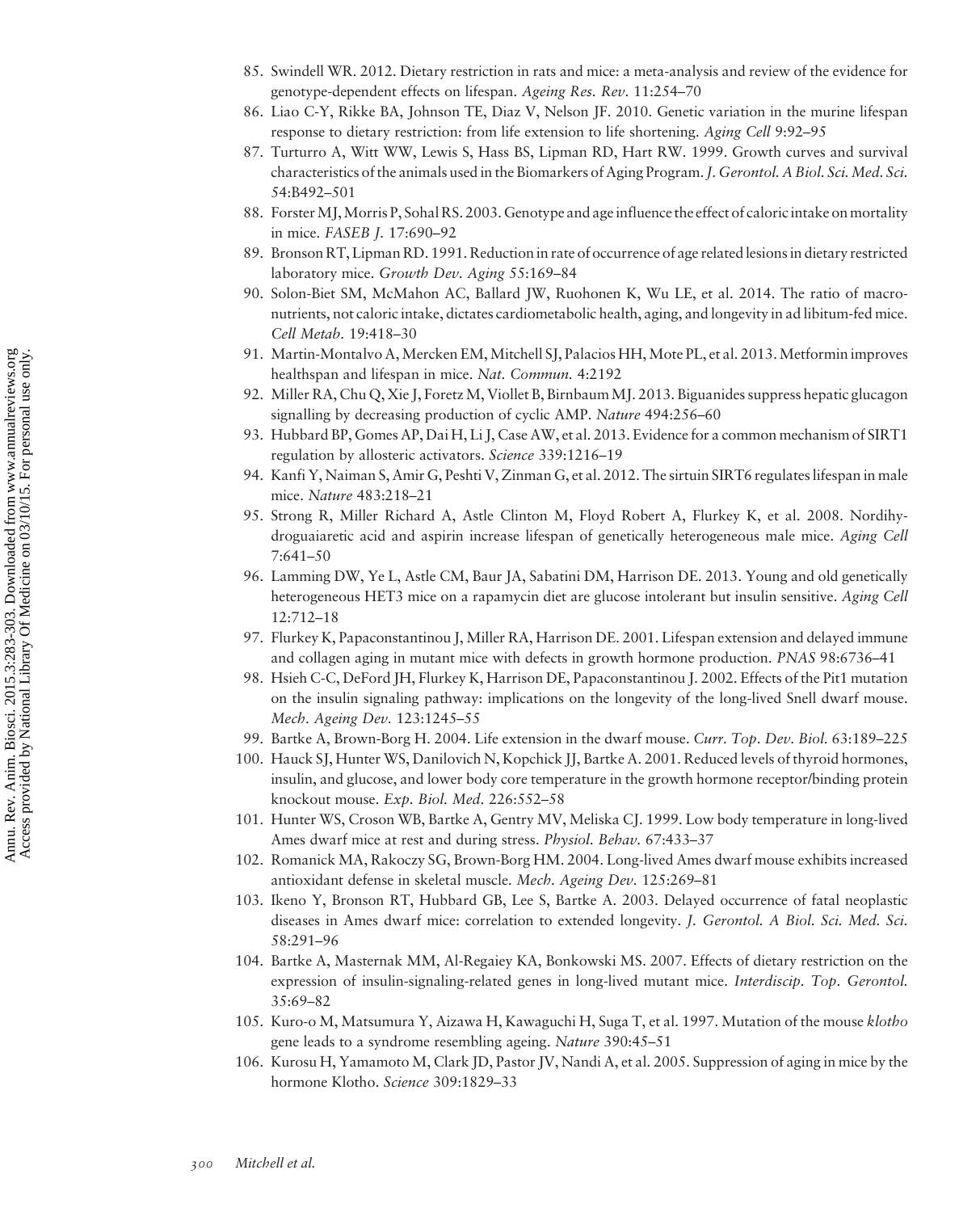- 107. Masternak MM, Bartke A,Wang F, Spong A, Gesing A, et al. 2012. Metabolic effects of intra-abdominal fat in GHRKO mice. Aging Cell 11:73–81
- 108. Bonkowski MS, Dominici FP, Arum O, Rocha JS, Al Regaiey KA, et al. 2009. Disruption of growth hormone receptor prevents calorie restriction from improving insulin action and longevity. PLOS ONE 4:e4567
- 109. Bonkowski MS, Rocha JS, Masternak MM, Al Regaiey KA, Bartke A. 2006. Targeted disruption of growth hormone receptor interferes with the beneficial actions of calorie restriction. PNAS 103:7901–5
- 110. Muzumdar R, Allison DB, Huffman DM, Ma X, Atzmon G, et al. 2008. Visceral adipose tissue modulates mammalian longevity. Aging Cell 7:438–40
- 111. Miller SJ,WatsonWC, Kerr KA, Labarrere CA, Chen NX, et al. 2007. Development of progressive aortic vasculopathy in a rat model of aging. Am. J. Physiol. Heart Circ. Physiol. 293:H2634–43
- 112. Shimokawa I, Higami Y, Hubbard GB, McMahan CA, Masoro EJ, Yu BP. 1993. Diet and the suitability of the male Fischer 344 rat as a model for aging research. J. Gerontol. 48:B27–32
- 113. Do Carmo S, Cuello AC. 2013. Modeling Alzheimer's disease in transgenic rats. Mol. Neurodegener. 8:37
- 114. Cuenca N, Pinilla I, Sauve Y, Lu B, Wang S, Lund RD. 2004. Regressive and reactive changes in the connectivity patterns of rod and cone pathways of P23H transgenic rat retina. Neuroscience 127:301–17
- 115. Villegas-Perez MP, Lawrence JM, Vidal-Sanz M, Lavail MM, Lund RD. 1998. Ganglion cell loss in RCS rat retina: a result of compression of axons by contracting intraretinal vessels linked to the pigment epithelium. J. Comp. Neurol. 392:58-77
- 116. Masoro E. 2006. Dietary restriction-induced life extension: a broadly based biological phenomenon. Biogerontology 7:153–55
- 117. Weindruch R. 1996. The retardation of aging by caloric restriction: studies in rodents and primates. Toxicol. Pathol. 24:742–45
- 118. Yu BP, Masoro EJ, Murata I, Bertrand HA, Lynd FT. 1982. Life span study of SPF Fischer 344 male rats fed ad libitum or restricted diets: longevity, growth, lean body mass and disease. J. Gerontol. 37:130–41
- 119. Everitt AV, Seedsman NJ, Jones F. 1980. The effects of hypophysectomy and continuous food restriction, begun at ages 70 and 400 days, on collagen aging, proteinuria, incidence of pathology and longevity in the male rat. Mech. Ageing Dev. 12:161–72
- 120. Shimokawa I, Higami Y, Utsuyama M, Tuchiya T, Komatsu T, et al. 2002. Life span extension by reduction in growth hormone-insulin-like growth factor-1 axis in a transgenic rat model. Am. J. Pathol. 160:2259–65
- 121. Smith DL, Elam CF, Mattison JA, Lane MA, Roth GS, et al. 2010. Metformin supplementation and life span in Fischer-344 rats. J. Gerontol. A Biol. Sci. Med. Sci. 65:468–74
- 122. Minor RK, Smith DL Jr, Sossong AM, Kaushik S, Poosala S, et al. 2010. Chronic ingestion of 2-deoxy-dglucose induces cardiac vacuolization and increases mortality in rats. Toxicol. Appl. Pharmacol. 243:332–39
- 123. Schulz TJ, Zarse K, Voigt A, Urban N, Birringer M, Ristow M. 2007. Glucose restriction extends Caenorhabditis elegans life span by inducing mitochondrial respiration and increasing oxidative stress. Cell Metab. 6:280–93
- 124. Jarvis JU. 1981. Eusociality in a mammal: cooperative breeding in naked mole-rat colonies. Science 212:571–73
- 125. Edrey YH, Hanes M, Pinto M, Mele J, Buffenstein R. 2011. Successful aging and sustained good health in the naked mole rat: a long-lived mammalian model for biogerontology and biomedical research.ILAR J. 52:41–53
- 126. Buffenstein R. 2008. Negligible senescence in the longest living rodent, the naked mole rat: insights from a successfully aging species. J. Comp. Physiol. B 178:439–45
- 127. Liang S, Mele J, Wu Y, Buffenstein R, Hornsby PJ. 2010. Resistance to experimental tumorigenesis in cells of a long-lived mammal, the naked mole-rat (Heterocephalus glaber). Aging Cell 9:626-35
- 128. Csiszar A, Labinskyy N, Zhao X, Hu F, Serpillon S, et al. 2007. Vascular superoxide and hydrogen peroxide production and oxidative stress resistance in two closely related rodent species with disparate longevity. Aging Cell 6:783–97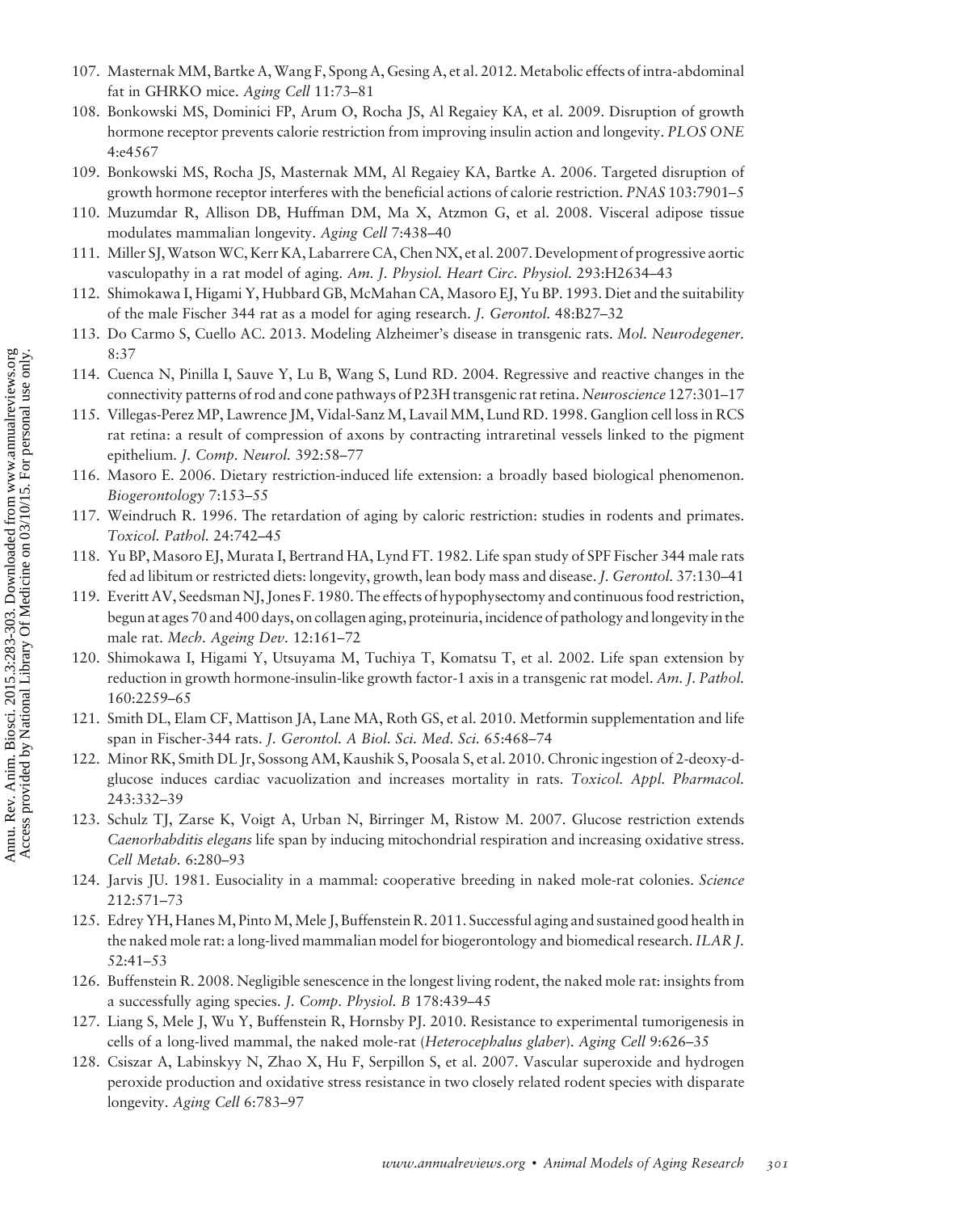- 129. Rao G, Xia E, Nadakavukaren MJ, Richardson A. 1990. Effect of dietary restriction on the agedependent changes in the expression of antioxidant enzymes in rat liver. *J. Nutr.* 120:602–9
- 130. Bartke A. 2008. Insulin and aging. Cell Cycle 7:3338–43
- 131. Kramer B, Buffenstein R. 2004. The pancreas of the naked mole-rat (Heterocephalus glaber): an ultrastructural and immunocytochemical study of the endocrine component of thermoneutral and cold acclimated animals. Gen. Comp. Endocrinol. 139:206–14
- 132. Barzilai N, Banerjee S, Hawkins M, ChenW, Rossetti L. 1998. Caloric restriction reverses hepatic insulin resistance in aging rats by decreasing visceral fat. J. Clin. Investig. 101:1353–61
- 133. Azpurua J, Ke Z, Chen IX, Zhang Q, Ermolenko DN, et al. 2013. Naked mole-rat has increased translational fidelity compared with the mouse, as well as a unique 28S ribosomal RNA cleavage. PNAS 110:17350–55
- 134. Rodriguez KA, Edrey YH, Osmulski P, Gaczynska M, Buffenstein R. 2012. Altered composition of liver proteasome assemblies contributes to enhanced proteasome activity in the exceptionally long-lived naked mole-rat. PLOS ONE 7:e35890
- 135. Zhao S, Lin L, Kan G, Xu C, Tang Q, et al. 2014. High autophagy in the naked mole rat may play a significant role in maintaining good health. Cell. Physiol. Biochem. 33:321-32
- 136. Kim EB, Fang X, Fushan AA, Huang Z, Lobanov AV, et al. 2011. Genome sequencing reveals insights into physiology and longevity of the naked mole rat. Nature 479:223–27
- 137. Colman RJ, Anderson RM, Johnson SC, Kastman EK, Kosmatka KJ, et al. 2009. Caloric restriction delays disease onset and mortality in rhesus monkeys. Science 325:201–4
- 138. Mattison JA, Roth GS, Beasley TM, Tilmont EM, Handy AM, et al. 2012. Impact of caloric restriction on health and survival in rhesus monkeys from the NIA study. Nature 489:318–21
- 139. Hulbert AJ. 2008. Explaining longevity of different animals: Is membrane fatty acid composition the missing link? Age 30:89–97
- 140. Barja G, Cadenas S, Rojas C, Pérez-Campo R, López-Torres M. 1994. Low mitochondrial free radical production per unit O2 consumption can explain the simultaneous presence of high longevity and high aerobic metabolic rate in birds. Free Radic. Res. 21:317–27
- 141. Furness LJ, Speakman JR. 2008. Energetics and longevity in birds. Age 30:75–87
- 142. Bidder GP. 1932. Senescence. Br. Med. J. 2:583–85
- 143. Comfort A. 1963. Effect of delayed and resumed growth on the longevity of a fish (Lebistes reticulatus, Peters) in captivity. Gerontologia 49:150–55
- 144. Lepilina A, Coon AN, Kikuchi K, Holdway JE, Roberts RW, et al. 2006. A dynamic epicardial injury response supports progenitor cell activity during zebrafish heart regeneration. Cell 127:607–19
- 145. Gerhard GS. 2007. Small laboratory fish as models for aging research. Ageing Res. Rev. 6:64–72
- 146. Graf M, Cellerino A, Englert C. 2010. Gender separation increases somatic growth in females but does not affect lifespan in Nothobranchius furzeri. PLOS ONE 5:e11958
- 147. Terzibasi E, Valenzano DR, Cellerino A. 2007. The short-lived fish Nothobranchius furzeri as a new model system for aging studies. Exp. Gerontol. 42:81–89
- 148. Fast R, Schutt T, Toft N, Moller A, Berendt M. 2013. An observational study with long-term follow-up of canine cognitive dysfunction: clinical characteristics, survival, and risk factors. *J. Vet. Intern. Med.* 27:822–29
- 149. Freeman LM. 2012. Cachexia and sarcopenia: emerging syndromes of importance in cats and dogs. J. Vet. Intern. Med. 26:3–17
- 150. Kim SA, Lee KH, Won HY, Park S, Chung JH, et al. 2013. Quantitative assessment of aortic elasticity with aging using velocity-vector imaging and its histologic correlation. Arterioscler. Thromb. Vasc. Biol. 33:1306–12
- 151. Selman C, Nussey DH, Monaghan P. 2013. Aging: It's a dog's life. Curr. Biol. 23:R451–53
- 152. Jucker M. 2010. The benefits and limitations of animal models for translational research in neurodegenerative diseases. Nat. Med. 16:1210-14
- 153. Borras D, Ferrer I, Pumarola M. 1999. Age-related changes in the brain of the dog. Vet. Pathol. 36:202–11
- 154. Gowan RA, Baral RM, Lingard AE, Catt MJ, Stansen W, et al. 2012. A retrospective analysis of the effects of meloxicam on the longevity of aged cats with and without overt chronic kidney disease. J. Feline Med. Surg. 14:876–81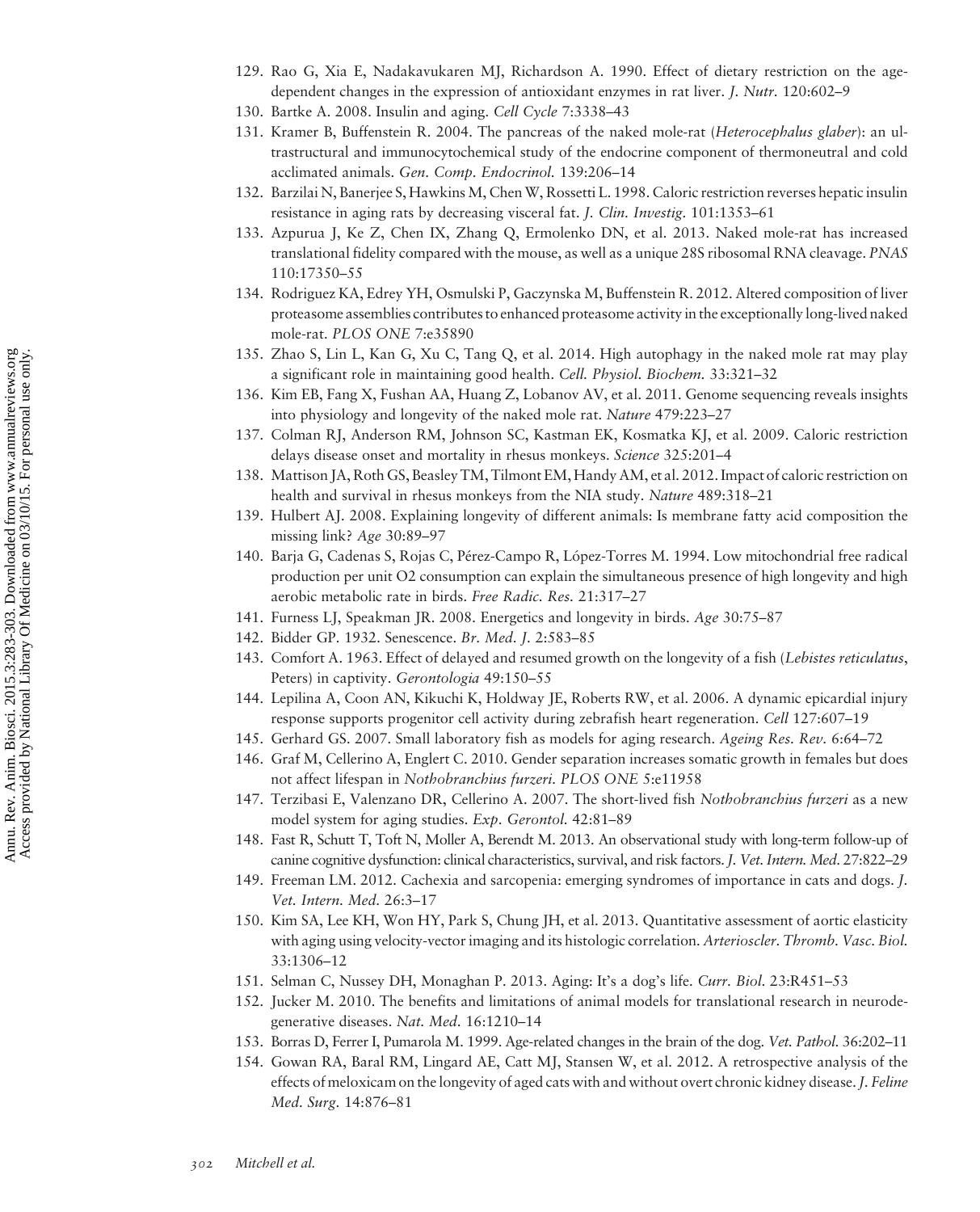- 155. Reynolds BS, Chetboul V, Nguyen P, Testault I, Concordet DV, et al. 2013. Effects of dietary salt intake on renal function: a 2-year study in healthy aged cats. J. Vet. Intern. Med. 27:507–15
- 156. Ryan JM, Lascelles BD, Benito J, Hash J, Smith SH, et al. 2013. Histological and molecular characterisation of feline humeral condylar osteoarthritis. BMC Vet. Res. 9:110
- 157. Taylor EJ, Adams C, Neville R. 1995. Some nutritional aspects of ageing in dogs and cats. Proc. Nutr. Soc. 54:645–56
- 158. Hickey AJ, JulligM, Aitken J, Loomes K, HauberME, Phillips AR. 2012. Birds and longevity: Does flight driven aerobicity provide an oxidative sink? Ageing Res. Rev. 11:242–53
- 159. Braun EJ, Sweazea KL. 2008. Glucose regulation in birds. Comp. Biochem. Physiol. B Biochem. Mol. Biol. 151:1–9
- 160. Holmes DJ, Thomson SL, Wu J, Ottinger MA. 2003. Reproductive aging in female birds. Exp. Gerontol. 38:751–56
- 161. Ottinger MA, Mobarak M, Abdelnabi M, Roth G, Proudman J, Ingram DK. 2005. Effects of calorie restriction on reproductive and adrenal systems in Japanese quail: Are responses similar to mammals, particularly primates? Mech. Ageing Dev. 126:967-75
- 162. Breslow JL. 1996. Mouse models of atherosclerosis. Science 272:685–88
- 163. Gomes AC, Falcao-Pires I, Pires AL, Bras-Silva C, Leite-Moreira AF. 2013. Rodent models of heart failure: an updated review. Heart Fail. Rev. 18:219-49
- 164. Yang SH, Cheng PH, Banta H, Piotrowska-Nitsche K, Yang JJ, et al. 2008. Towards a transgenic model of Huntington's disease in a non-human primate. Nature 453:921–24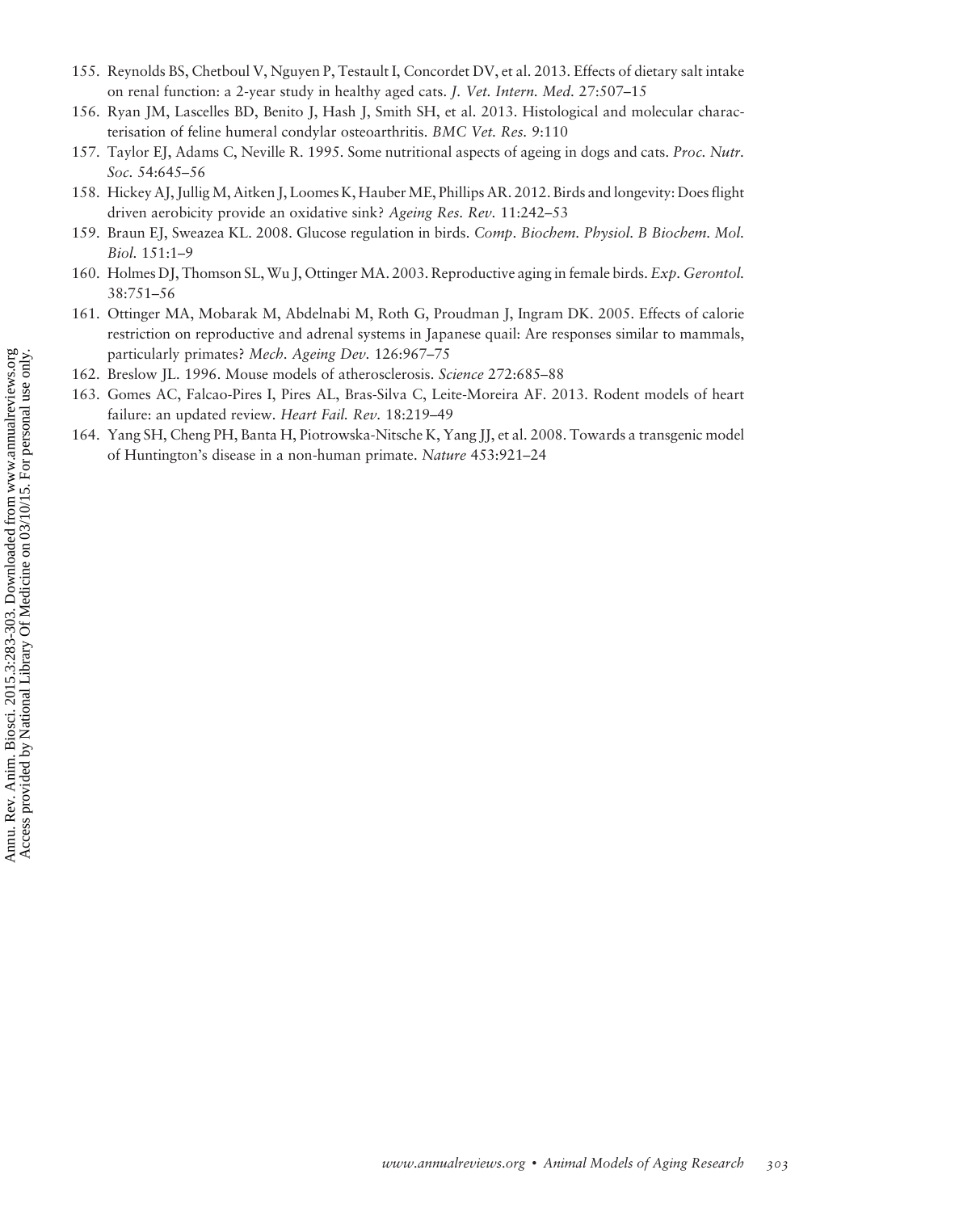# $\overline{\mathbf{R}}$

Annual Review of Animal Biosciences

## Contents Volume 3, 2015